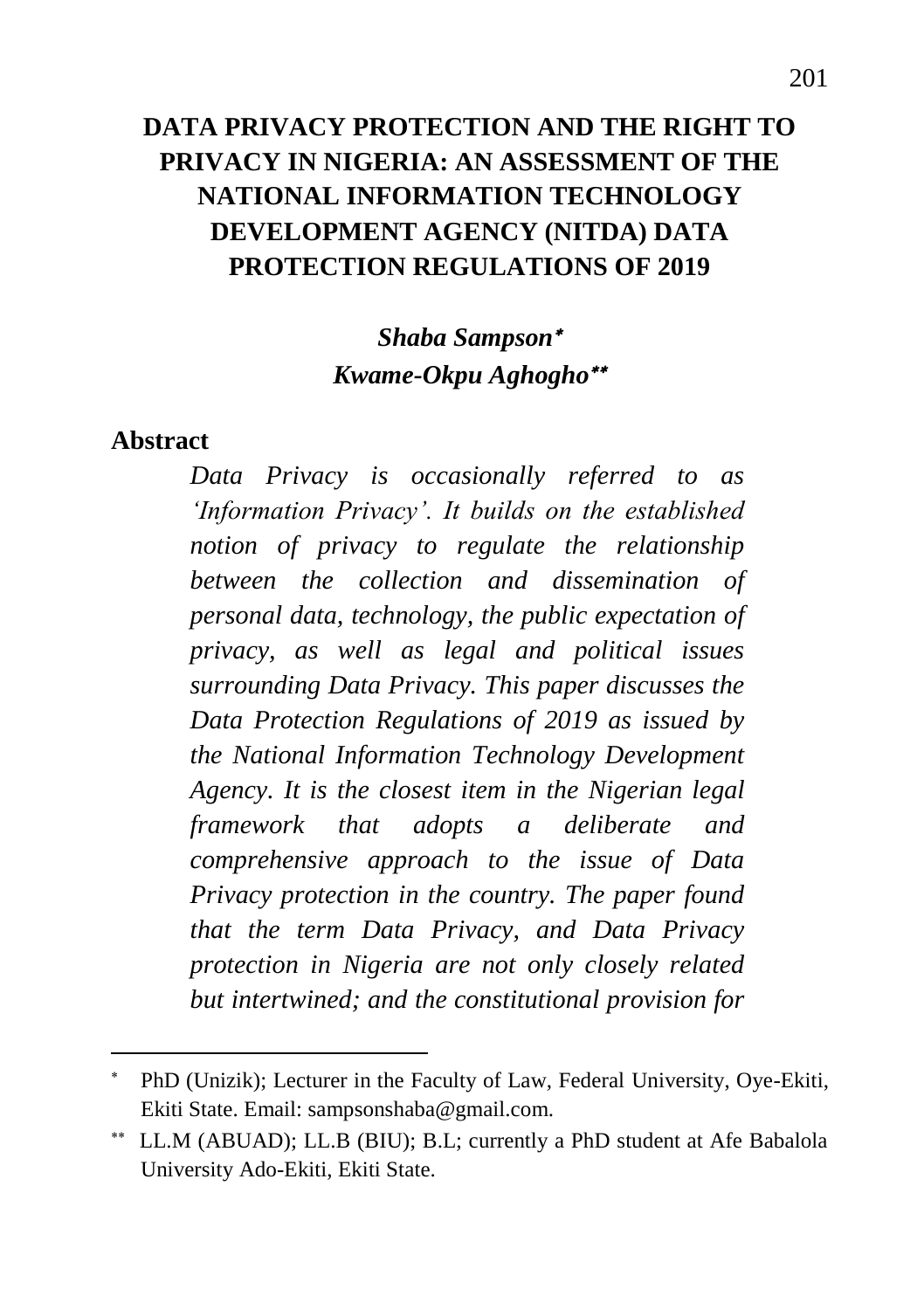*privacy and the models of Data Privacy protection together with the Acts and Regulations which provide for Data Privacy protection all form one stream of protective mechanism. Data Protection Regulations of 2019 is, no doubt, a commendable yet flawed attempted piece of legislation to regulate and provide for Data Privacy protection in Nigeria. The paper concludes that as it stands, the Data Protection Regulations of 2019 is a watershed in establishing protection standards for the rights of Data Subjects and the protection of personal data of natural persons in Nigeria.* 

**Keywords:** Data, Information, Privacy Regulation, Rights, Technology.

#### **1. Introduction**

The universally recognized right to privacy protects the individual from unauthorized intrusion, this right by extension protects the place of abode and information belonging to the individual. In Nigeria, the right to privacy is a Fundamental Right guaranteed under the Constitution of the Federal Republic of Nigeria 1999 (as amended), specifically in Section 37 which provides that the privacy of citizens, their homes, correspondence telephone conversations and telegraphic communications is hereby guaranteed and protected.

This right envisages that unauthorized access to the person of or information about an individual is tantamount to an intrusion, which is a violation of the right. It is on the basis of this that several laws are passed to guard against these violations. With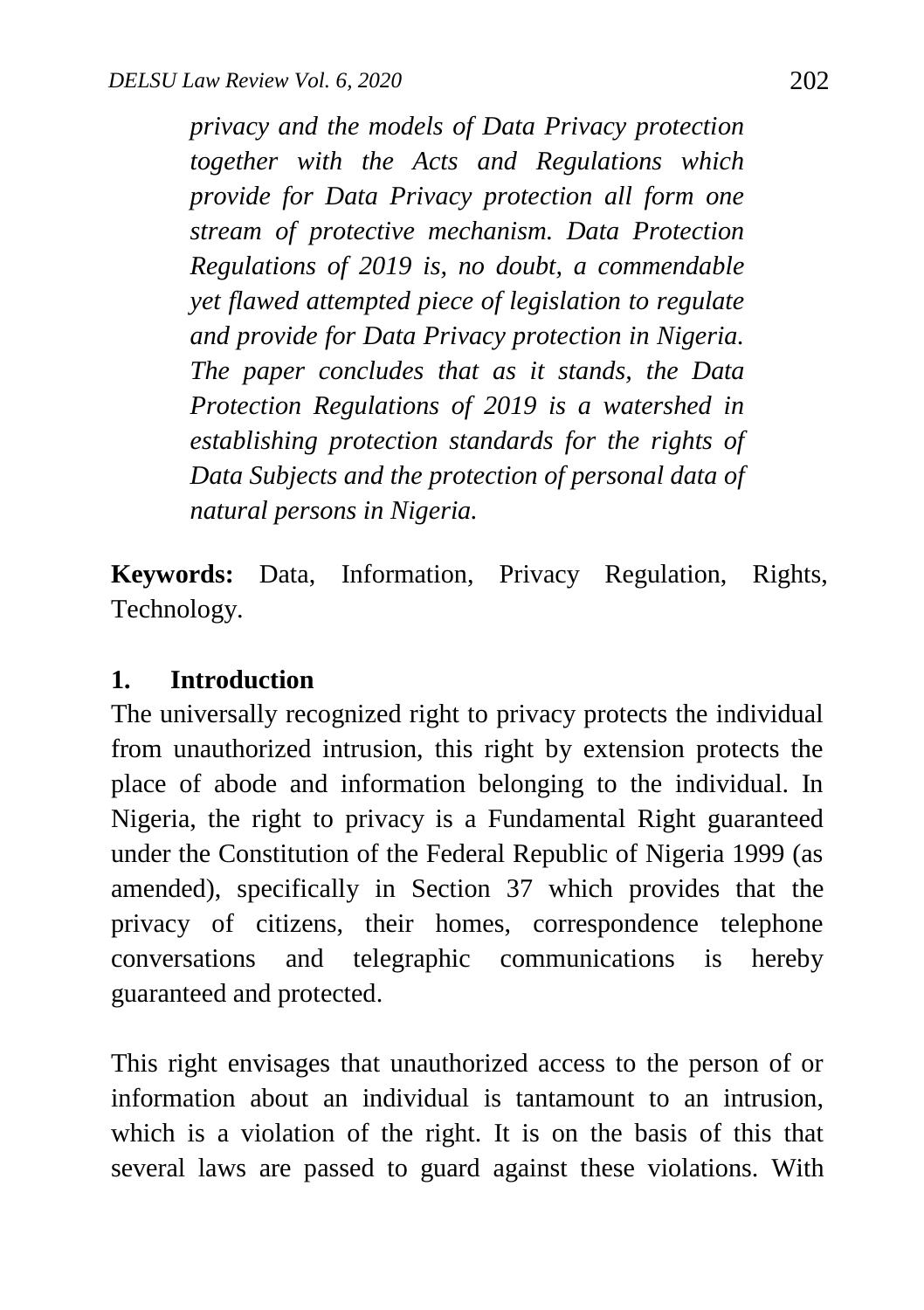advancements in information communications technology (hereinafter 'ICT') and a data driven approach to communications, buying and selling, all of which impact everyday life, privacy in the digital age is besieged by new threats, threats beyond the contemplation of the early privacy protection laws. These threats include; viruses and worms<sup>1</sup>, collection of unnecessary data, data transfer over unsecured channels, unauthorized sharing of personal data, cyber-attacks<sup>2</sup>, web tracking<sup>3</sup> and government surveillance. Data Privacy protection has had to develop in the area of privacy protection in a bid to combat these threats. Data Privacy protection regulates the relationship between the collection and dissemination of personal data, technology, the public expectation of privacy, the ability an individual has to determine what personal data in a computer system can be shared with third parties as well as legal and political issues surrounding Data Privacy. Data Privacy

 $\overline{a}$ <sup>1</sup> Viruses and worms are two of the most common forms of malicious software or malware. They can infect a system without the owner's consent and create duplicates of their codes that can spread to other programs and computers. The effects of these small programs can range from being mildly annoying to being critically damaging to entire databases and software. One of the most dangerous ways they threaten Data Privacy is by opening a backdoor on computer systems and software for attackers to access passwords, Internet Protocol addresses, banking information, and other personal data.

<sup>&</sup>lt;sup>2</sup> A major threat to privacy in today's digital world are the cybercriminals who target computer information systems, infrastructures, computer networks, or personal computer devices to expose, alter, disable, destroy, steal or gain unauthorized access to or make unauthorized use of information stored thereon.

<sup>&</sup>lt;sup>3</sup> A variety of internet companies and services can collect browsing data and share computer address with third-party advertisers and companies. With this data companies that have no direct interaction with an individual can build up a pretty good profile of the individuals internet habits and web browsing. This can turn out to be particularly invasive.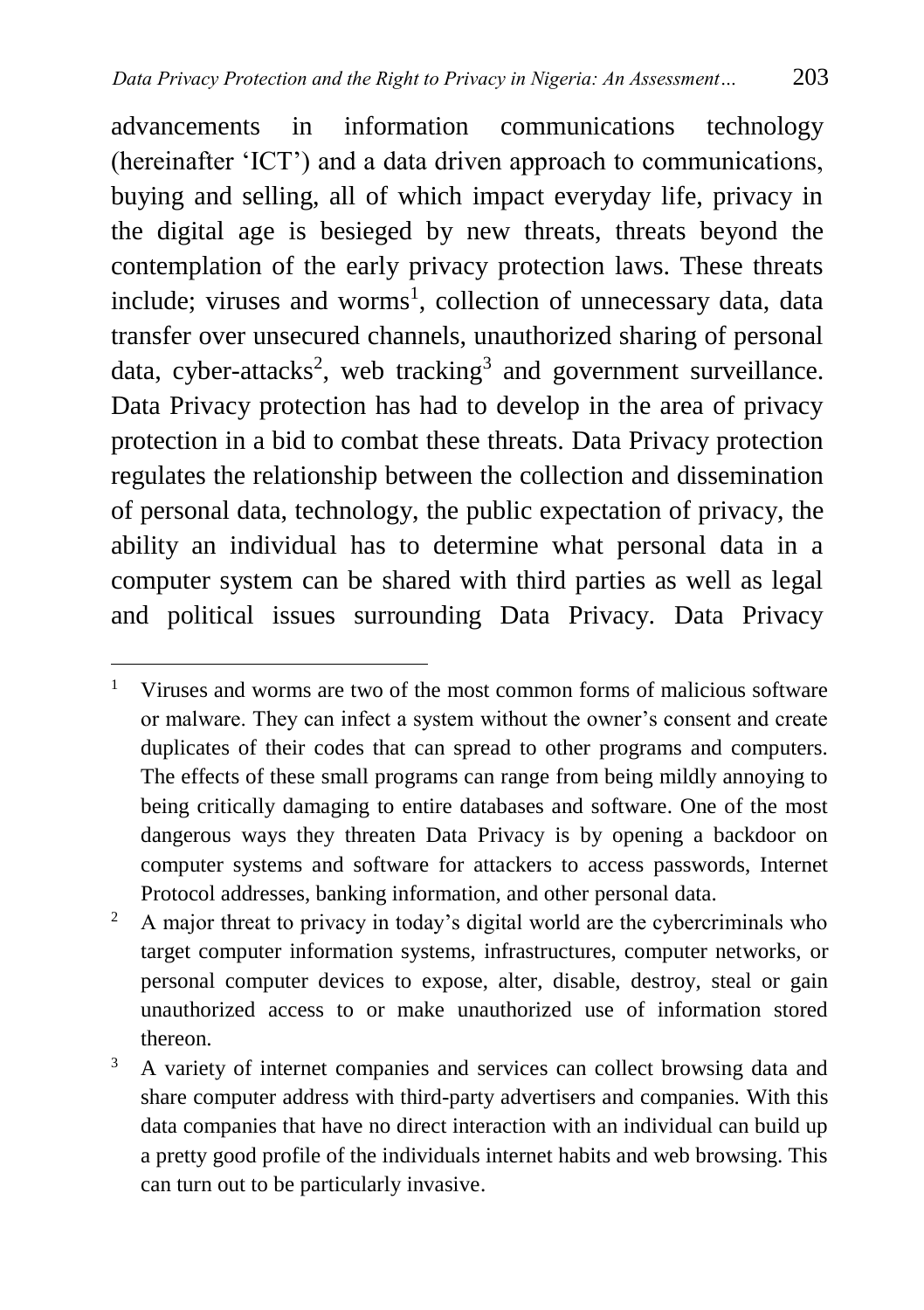legislation creates rights for individuals often referred to as Data Subjects, obligations for data processors and controllers and sanctions for data processors and controllers who breach the rights of Data Subjects. The best Data Privacy protection regimes also create a supervisory agency to oversee an enforcement mechanism.

#### **2. Protection of Personal Data: Arriving at a Terminology**

There is a difficulty among scholars to select the appropriate terminology to describe this *sui generis* protection afforded personal information<sup>4</sup>. While some scholars prefer to use the term 'privacy' or 'information privacy', others use the term 'data protection'<sup>5</sup>. Recently, there has come to be the increased usage of another term 'Data Privacy' among researchers and scholars in the field of study. The phrase even finds its way into the Nigerian Data Protection Regulations (hereinafter 'NDPR'). It also appears in the works of revered scholars in the field. In explaining his preference for the term 'Data Privacy', Bygrave argues the term (Data Privacy) reduces the over-inclusion problem associated with the term 'privacy'<sup>6</sup> , and it communicates better the central interests at stake. Based on this argument by Bygrave alongside the ease at which the term Data Privacy embodies the protection of personal information by fusing the words data and privacy together, this paper will adopt the term 'Data Privacy'.

 $\overline{a}$ Lukman Adebisi Abdulrauf, 'The Legal Protection of Data Privacy in Nigeria: Lessons from Canada and South Africa' [2015] <*https://repository.up.ac.za/bitstream/handle/2263/53129/Abdulrauf\_Legal\_ 2016. pdf?sequence=1*> accessed 10February2020

<sup>5</sup> *Ibid*

<sup>6</sup> L.A Bygrave 'Data privacy law: An international perspective' [2014] <*http://www.oxfordscholarship.com/view/10.1093/acprof:oso/978019967555 5.001.0001/acprof-9780199675555*>accessed 10 January2020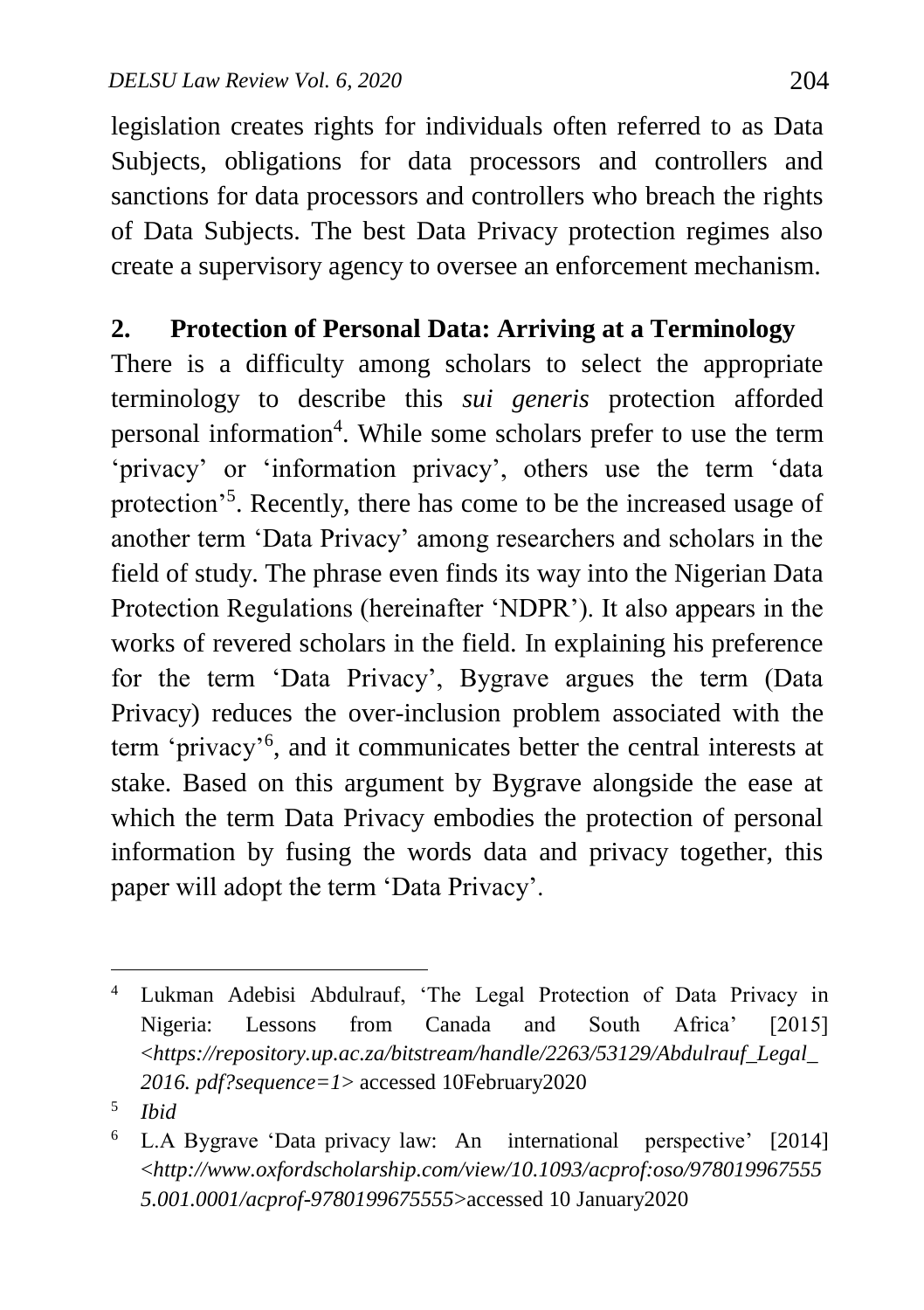#### **3. Models of Data Privacy Protection**

There are primarily four models of Data Privacy protection, namely; sectoral laws, comprehensive laws, self-regulation and the use of technology based systems. Of the four models, sectoral laws and comprehensive laws are the major avenues through which legal frameworks on Data Privacy are built because they involve the making of laws. Self-regulation is utilized by companies and industries who establish codes of practice to make sure their respective operations do not violate Data Privacy. Technology based systems refer to the protection employed by individuals to protect their data; these include anti-spyware, anti-virus scanners and encryption.

## **4. Data Privacy Protection in Nigeria**

In 2016, the United Nations Conference on Trade and Development (hereinafter 'UNCTAD') observed that the number of national data protection laws has grown rapidly, but major gaps persist. Some countries have no laws in this area, some have partial laws, and some have laws that are outdated and require amendments<sup>7</sup>. Nigeria falls into the last two categories. Currently, Nigeria has no legislation that deliberately provides for thorough and comprehensive data protection principles. The approach to data protection in Nigeria is one that favours a sectoral model<sup>8</sup>; it is therefore made up of sector specific regulations and legislations

 $\overline{a}$ <sup>7</sup> United Nations Conference On Trade And Development, 'Data protection regulations and international data flows: Implications for trade and development'[2016]<*https://unctad.org/en/PublicationsLibrary/dtlstict2016d 1en.pdf>* accessed 10February 2020

<sup>8</sup> Folabi Kuti, Ugochukwu Obi, Seth Azubuike, 'Nigeria' in Alan Charles Raul (ed) The Privacy, Data Protection and Cyber security Law Review- Edition 4 (The Law Reviews, 2017), 50-66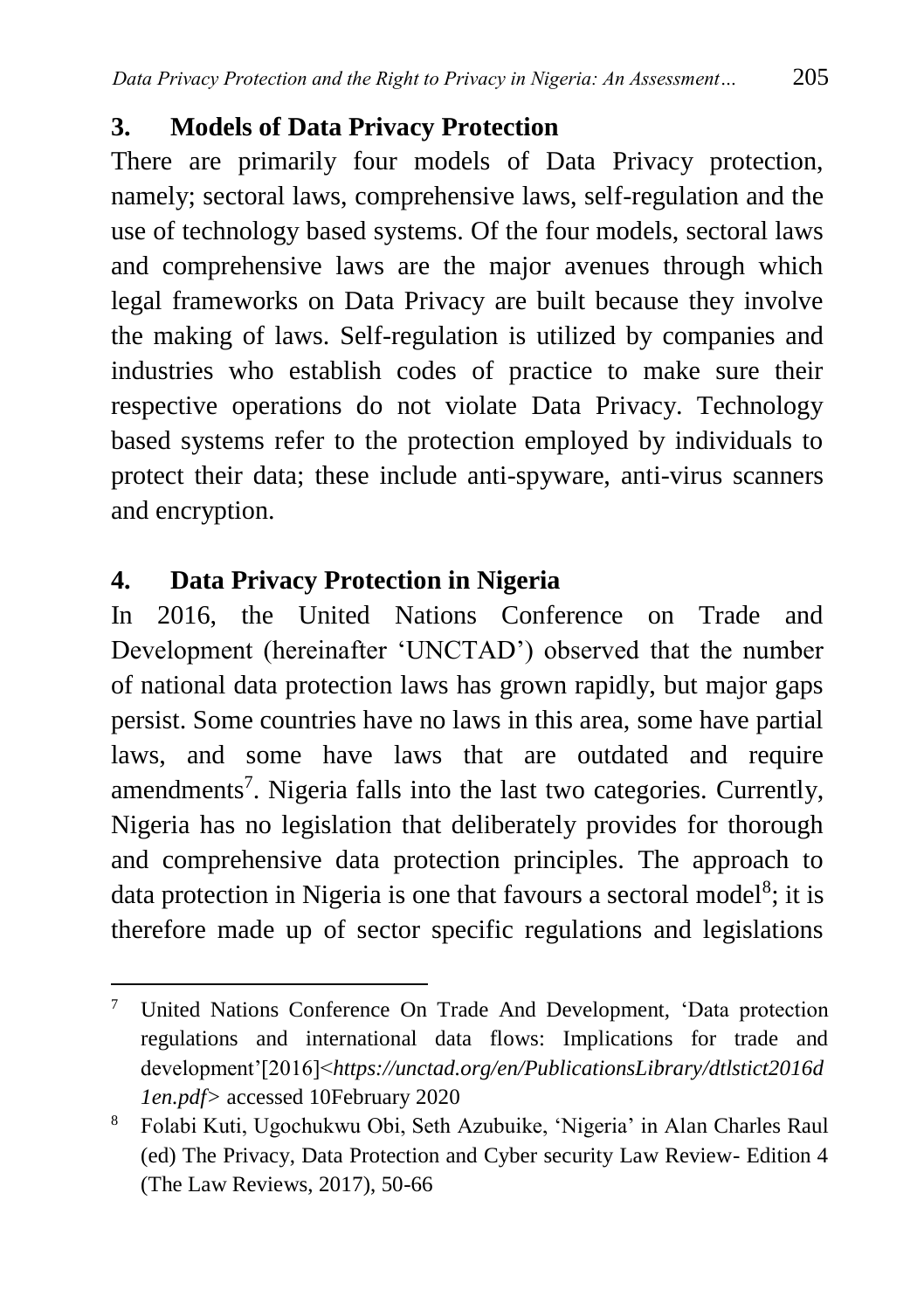$\overline{a}$ 

that by virtue of their provisions have a bearing on Data Privacy. The resultant effect is that Data Privacy protection in Nigeria is a complex maze of disconnected policies and laws which when taken together fall short of achieving the required standard. This standard is encapsulated in the Fair Information Principles (hereinafter 'FIPS')<sup>9</sup>, which are a set of standards governing the collection and use of personal data and addressing issues of privacy and accuracy. It appears across jurisdictions and can be found in the best data privacy protection laws. Although there is in existence the NDPR which is the closest item in the Nigerian legislative framework resembling a comprehensive Data Privacy protection effort, problems still exists with Data Protection in Nigeria, for example, there is yet to be established an independent supervisory authority tasked with overseeing Data Privacy protection in Nigeria. When these shortcomings are considered alongside the growing rates at which the citizens of the country use ICT to engage in social, economic and cultural activities, it raises the question as to how effectively these transactions and

<sup>&</sup>lt;sup>9</sup> These principles, known as the Fair Information Principles or Fair Information Practices (FIPs), are a set of standards governing the collection and use of personal data and addressing issues of privacy and accuracy FIPs appear across jurisdictions and can be found in the various data privacy protection laws. The principles are as follows: Principle 1: Personal data must be processed fairly and lawfully; Principle 2: Personal data shall only be used in accordance with the purposes for which it was collected; Principle 3: Personal data must be adequate, relevant and not excessive; Principle 4: Personal data must be accurate and where necessary kept up to date; Principle 5: Personal data must be kept for no longer than is necessary; Principle 6: Personal data must be processed in accordance with the rights of Data Subjects; Principle 7: Appropriate technical and organizational measures must be established to protect the data; Principle 8: Personal data must not be transferred outside a jurisdiction unless adequate provisions are in place for its protection.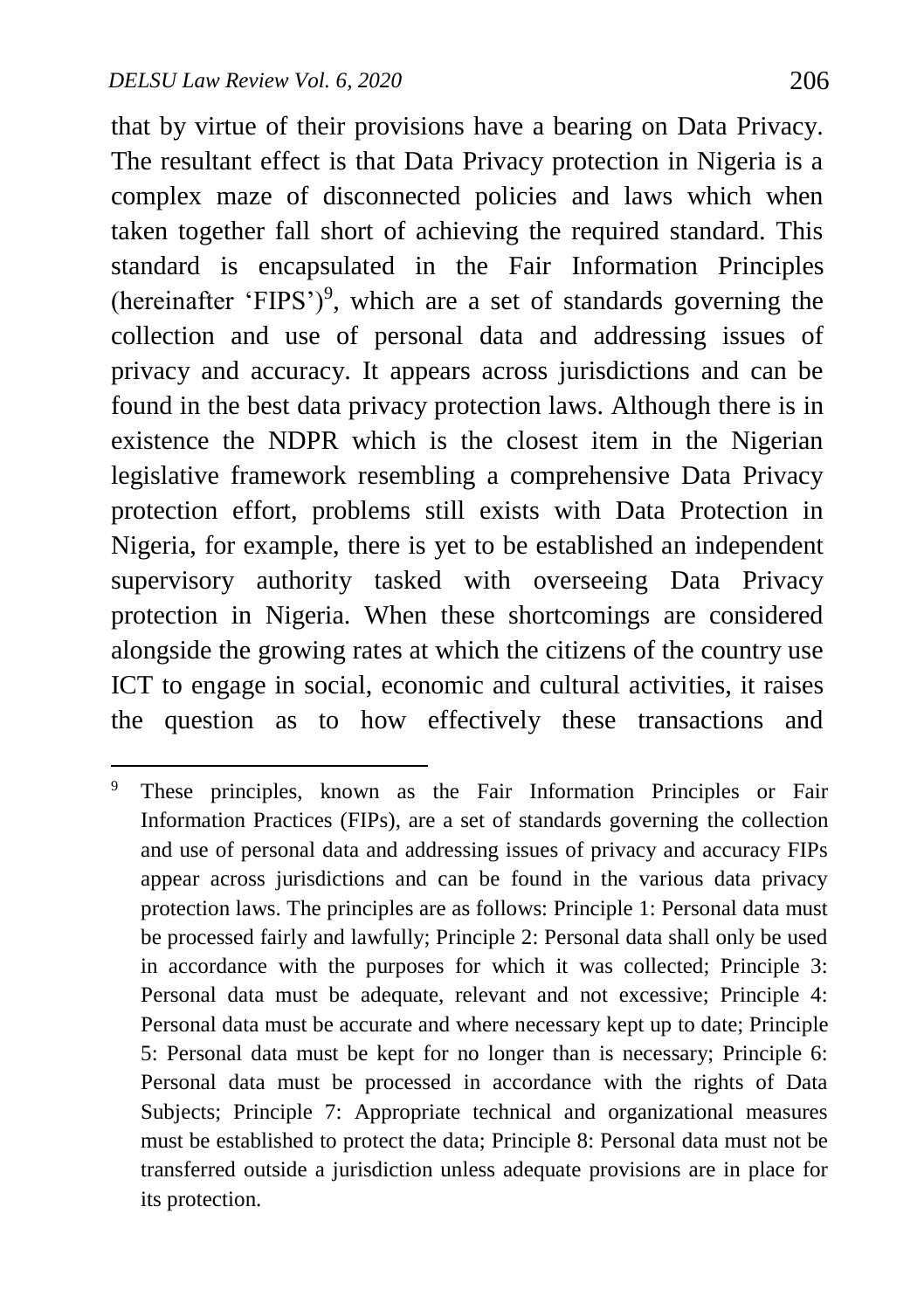interactions that involve so much personal information are processed and safeguarded., because at the end of the day, poor and unlawful processing of personal information has human right implications and touches upon the constitutionally guaranteed right to privacy. Also, due to globalization, Nigeria and its citizens form part of the ever expanding international market involved in the delivery of goods and services, and with a robust legal framework in place Nigerian citizens will be safeguarded from brazen acts of Data Privacy violations by Shylock corporations.

**5. An Overview of the Current Legal Framework for Data Privacy Protection in Nigeria** 

The entire gamut of laws on a specific subject is referred to as the legal framework. A legal framework comprises a broad system of rules, procedures, which govern and regulate particular subjects in a given jurisdiction<sup>10</sup>. In Nigeria the protection of Data Privacy is largely dependent on the protection of privacy itself. Consequently the reality is that the legal framework for Data Privacy protection in Nigeria primarily consists of the constitutional framework for the protection of privacy in Nigeria.<sup>11</sup> In addition to the Constitution of the Federal Republic of Nigeria 1999 (as amended), the legal framework for data Privacy protection in Nigeria is comprised of the following:

i. The Credit Reporting Act (hereinafter CRA) of 2017. The CRA provides a platform for "credit information providers" to provide credit bureaus with information relating to a person's credit worthiness, credit standing or

 $\overline{a}$ <sup>10</sup> Iheanyi Samuel Nwankwo, 'Information Privacy in Nigeria', in Alex Makulilo (ed), *Africa Data Privacy Laws* (Springer: 2016) 45

<sup>&</sup>lt;sup>11</sup> S. 37 Constitution of the Federal Republic of Nigeria (CFRN) 1999 (as amended). this section provides for the right to private and family life.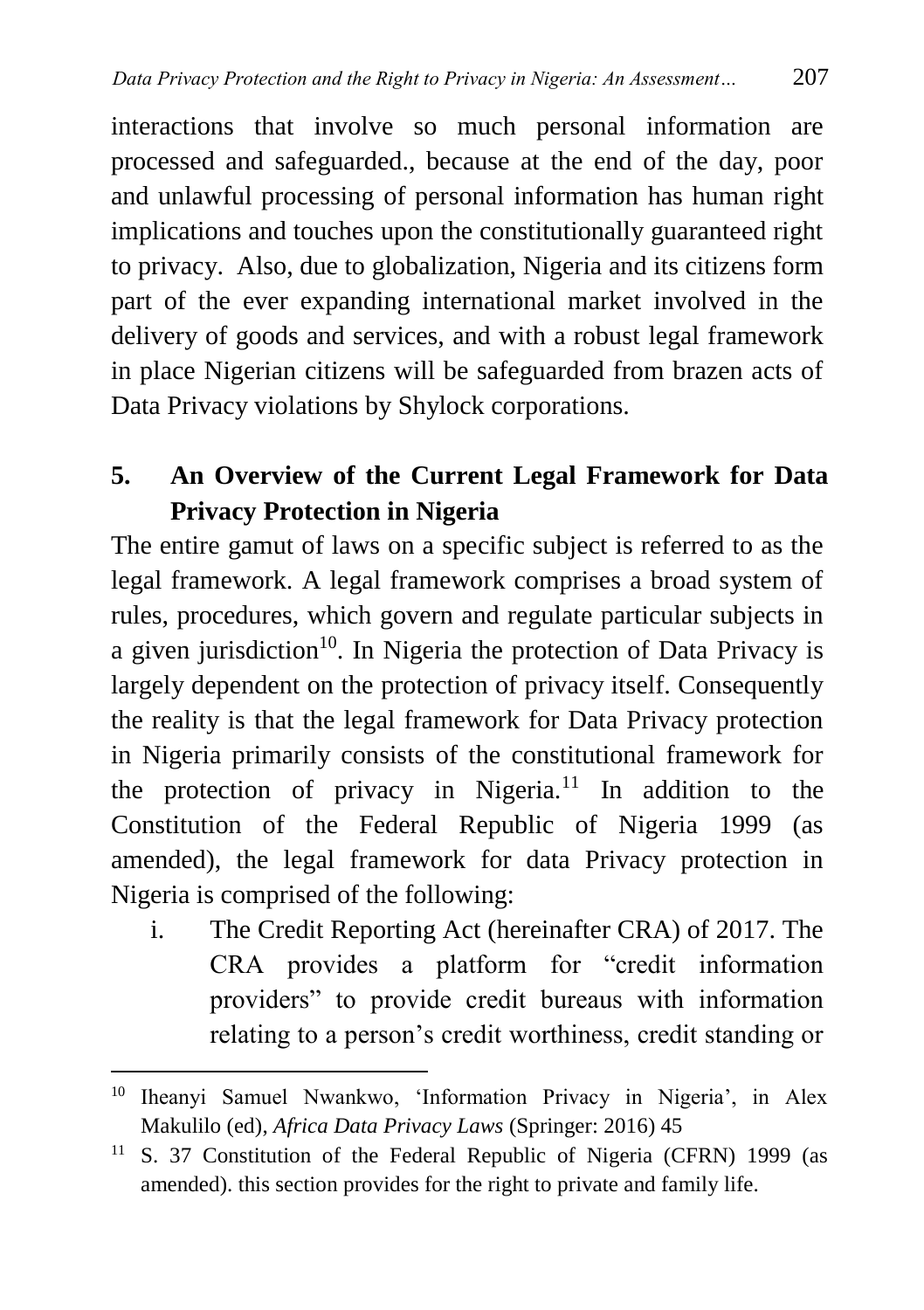capacity, and to the history and profile of such person with regard to credit, assets and any financial obligations. The credit bureau may then share such information with "credit information users" that satisfy certain conditions. From the above, it is clear that CRA contains provisions that impact upon Data Privacy, therefore it is unsurprising that Section 9 of the Act reiterates the rights of Data Subjects (i.e. persons whose credit data are held by a credit bureau) to the privacy, confidentiality and protection of their credit information, and prescribes the preconditions under which Data Subjects' credit information may be disclosed. Also Section 5 of the Act requires credit bureau to maintain credit information for at least six years from the date on which such information was obtained, after which the information should be archived for a further period of 10 years. It may thereafter be destroyed by the credit bureau.

ii. Cybercrimes (Prohibition, Prevention, Etc) Act 2015. The Cybercrimes Act has as its general purpose the prevention and prosecution of cybercrimes. Section 38 (1) of the act places a duty on computer and mobile network and communication service providers to retain traffic data and subscriber information for a period of two years. Section 38(2) (5) also requires such service providers to have regard to the individual's right to privacy under the Constitution and to take measures to safeguard the confidentiality of data processing for the purpose of law enforcement. Section 37 of the Cybercrimes Act mandates financial institutions to put in place effective measures to safeguard the sensitive data of their customers.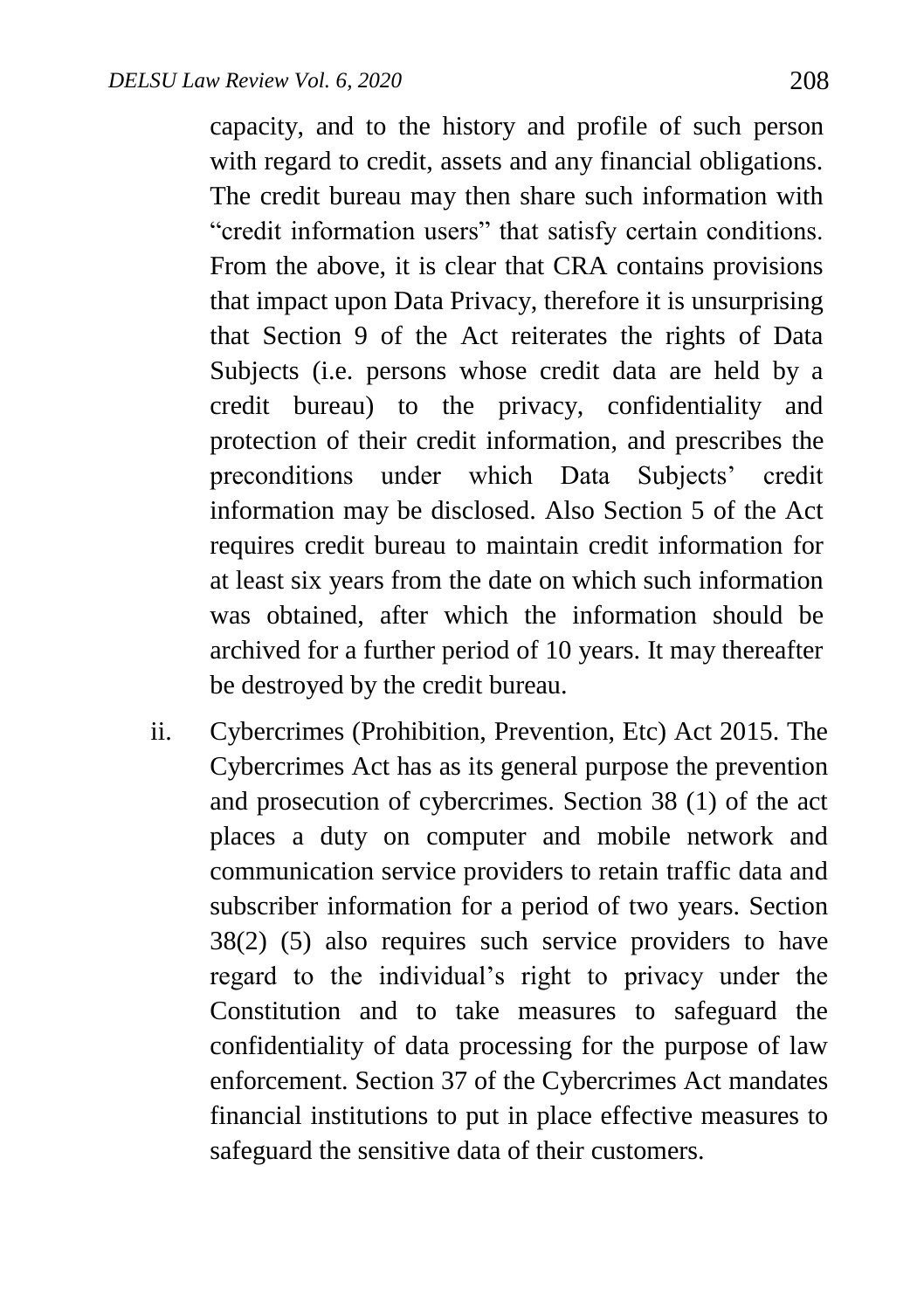- iii. The National Identity Management Commission (hereinafter 'NIMC') Act of 2007 which provides for the establishment of a National Identity Database and the NIMC to be charged with the responsibilities for maintenance of the National Database, the registration of individuals, and the issuance of general Multi-purpose Identity Cards; and for related matters<sup>12</sup>. By virtue of this mandate, the NIMC Act regulates one of the biggest entities in Nigeria handling personal information.
- iv. Terrorism (Prevention) Act 2011 (as amended): This Act was originally passed into law in 2011. It was amended in 2013 by Terrorism (Prevention) (Amendment) Act 2013 which provided for extra-territorial application of the Act and strengthening of terrorist financing offences; and for related matters. The Act amongst other things prohibits acts of terrorism, proscribes organizations comprising two or more persons associated for the purpose of engaging, participating or collaborating in an act of terrorism or promoting, encouraging or exhorting others to commit an act of terrorism<sup>13</sup>. In addition to the Cyber Security Act, the Act creates a regime for intelligence gathering in Nigeria. To this end, the provision for intelligence gathering under Section 29 authorizes communications surveillance in Nigeria for purposes specified in the Act.
- v. The Freedom of Information Act: The objective of the Act is to ensure that the public is not denied access to public information. However, the Act sets out private information as an exemption (although it may be

<sup>12</sup> NIMC Act Preamble, Section 1.

<sup>&</sup>lt;sup>13</sup>Terrorism (Prevention) Act 2013 (as amended) Section 2.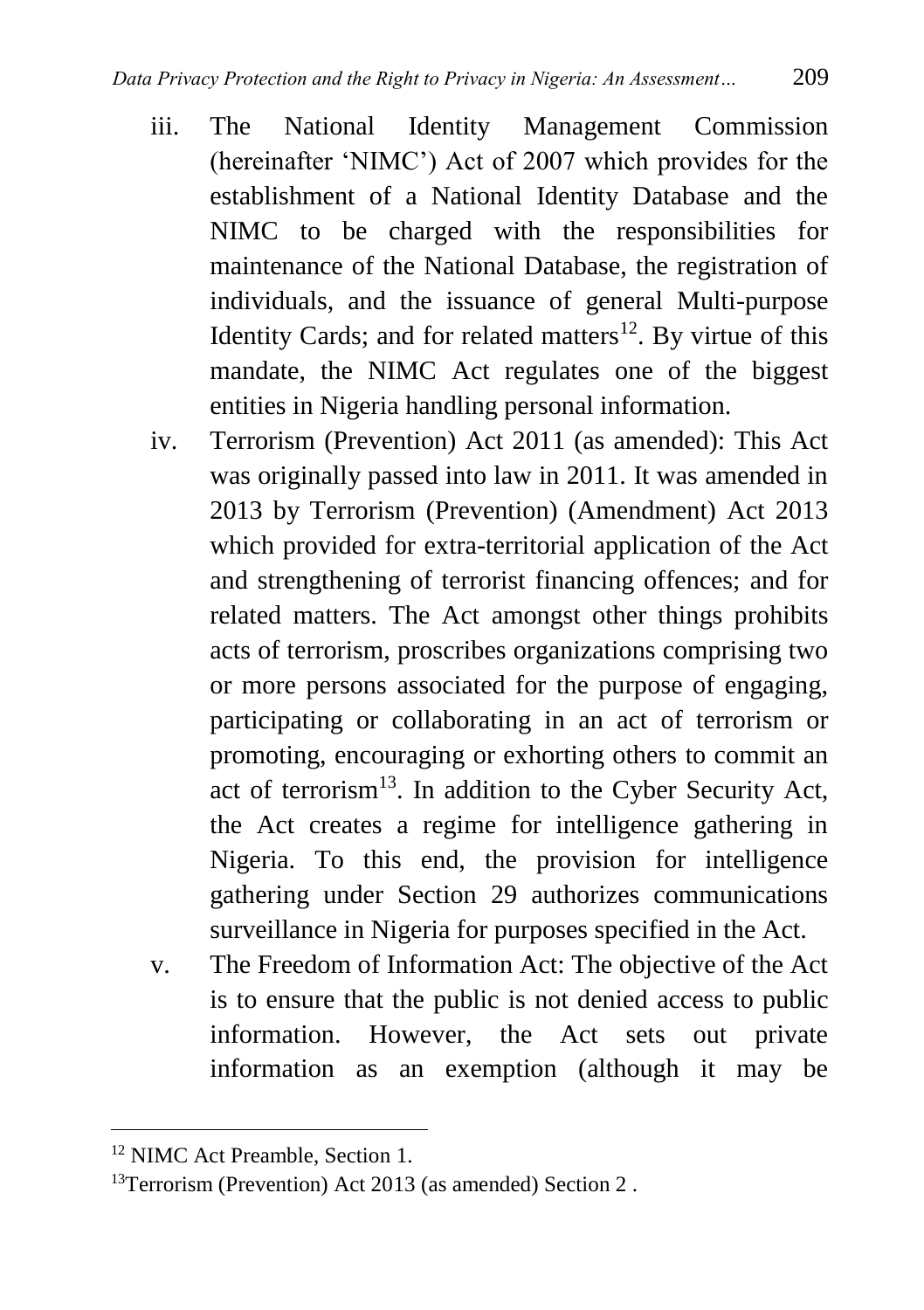requested by the public), thereby ensuring privacy of personal information.

Ministries, and statutory agencies established by law in Nigeria are sometimes empowered to make regulations that would in addition to any legislation apply to and govern their sphere of operations. Regulations made in pursuance of that power are called subsidiary legislations. A subsidiary legislation has been defined by the Interpretations  $\det$  1964<sup>14</sup> as any order, rules/regulations rules of court or bye-laws made in exercise of powers conferred by an Act. Subsidiary legislations have also been judicially defined by the Court of Appeal in *Njoku v Iheanatu,* that "a subsidiary legislation is made or enacted under and pursuant to the power conferred by a principal legislation or enactment. It derives its force and efficacy from the principal legislation…" 15 In Nigeria, it is not uncommon to see sector specific regulations and directives affecting Data Privacy by the National Communications Commission (hereinafter 'NCC')<sup>16</sup>, the Central Bank of Nigeria (hereinafter  $CBN$ )<sup>17</sup> and the National Information

<sup>&</sup>lt;sup>14</sup> The Interpretation Act, CAP I23 LFN 2004.

<sup>15</sup> [2007] (CA/PH/EPT/454/2007), [2008] LPELR-3871 (CA).

<sup>&</sup>lt;sup>16</sup> The NCC is the regulatory body for the telecommunications industry in Nigeria established in 2003. Pursuant to the powers conferred by Section 70(1) (g) of The National Communications Commission Act 2003, the NCC published the NCC Consumer Code of Practice Regulations 2007 for telecommunication service providers.

<sup>&</sup>lt;sup>17</sup> The CBN can make subsidiary legislation in exercise of powers conferred on it by Section 51 of the CBN Act of 2007 (as amended) and Section 55 of the Banks and Other Financial Institutions Act of 2007, (as amended).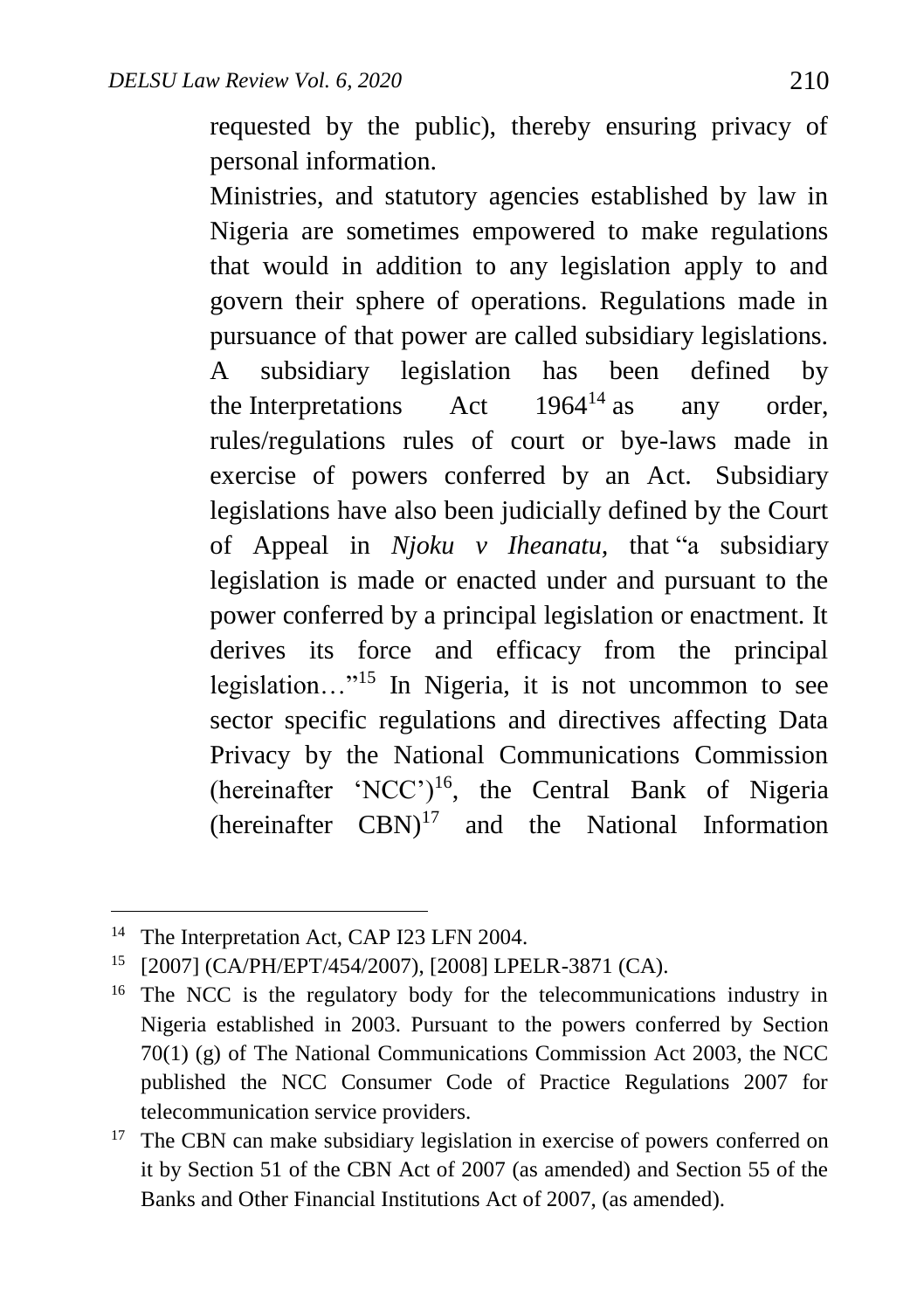Technology Development Agency (hereinafter NITDA)<sup>18</sup>. These sector specific regulations also form part of the Nigerian legal framework on Data Privacy protection.

- vi. The NCC Consumer Code of Practice Regulations, 2007 for telecommunication service providers. This Code applies only to providers of communication services in Nigeria. It sets out principles to regulate the collection and maintenance of consumers' personal information and requires such service providers to ensure the protection of such information. The Code further requires telecommunication companies to implement appropriate policy to ensure proper collection, use and protection of consumer information, and to ensure that third parties with whom telecommunication companies transact with have adopted appropriate measures for the protection of consumer information.
- vii. The NCC Registration of Telephone Subscribers Regulation (hereinafter 'RTS'), 2011 applicable to telecommunications companies. The RTS as a subsidiary legislation was introduced to command the compulsory registration of SIM Cards so as to make data available for the NCC and to assist security agencies combat scams, kidnapping-related offences, terrorist activities, *etcetera.*  The provisions that have an impact on Data Privacy are mere safeguards that in operation protect Data Privacy.

 $\overline{a}$ <sup>18</sup> The National Information Technology Development Agency (NITDA) was established by the NITDA Act, 2007 as the statutory agency with responsibility to develop information technology in Nigeria. Section 6 of the act authorizes the NITDA to develop guidelines for electronic governance and to monitor the use of electronic data interchange. The NITDA Data Protection Regulations were issued pursuant to this mandate.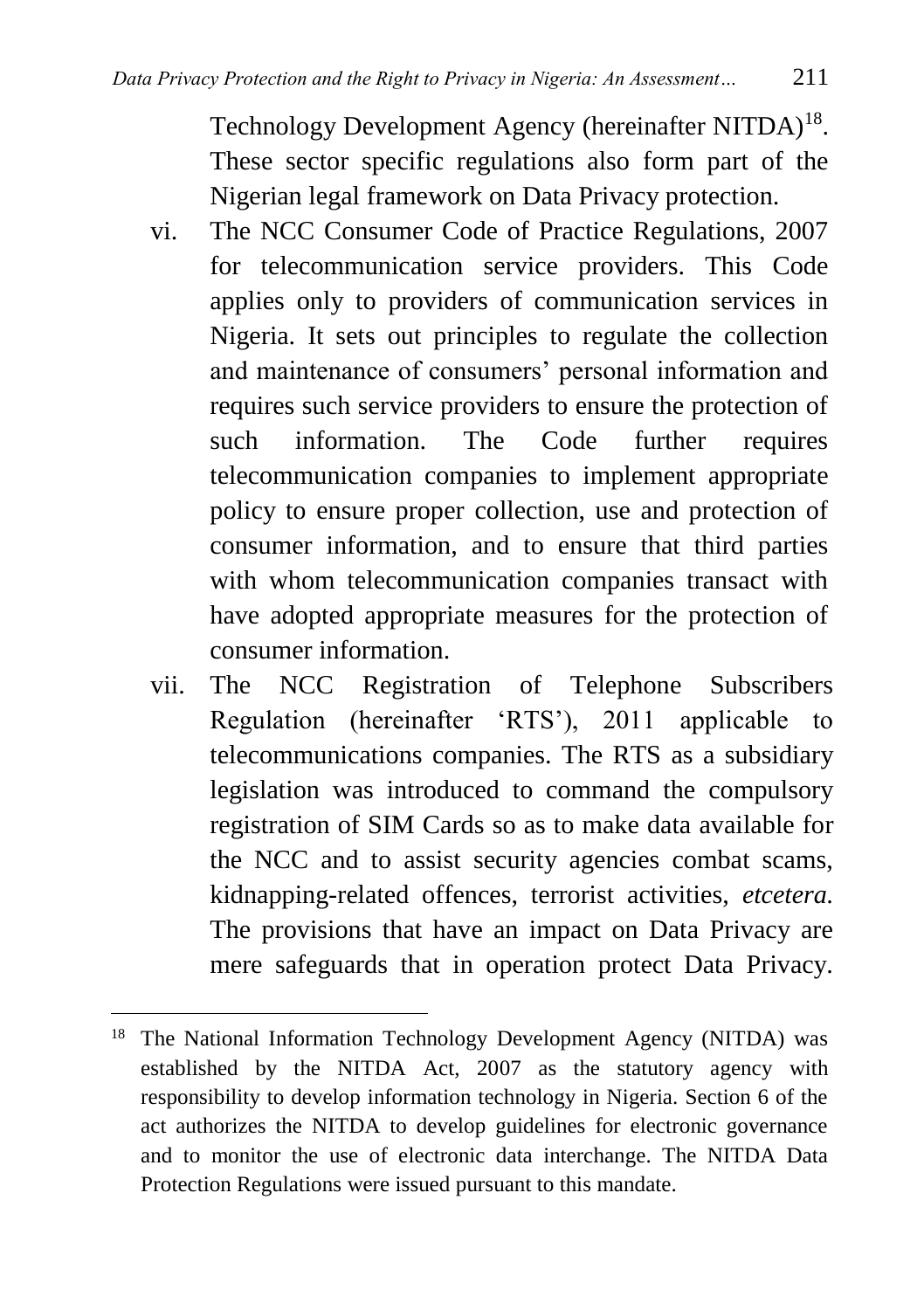Data Privacy is not the actual business of the regulations and the RTS is therefore inadequate to protect and fulfill privacy expectations including data protection, dignity and other fundamental rights of subscribers.

viii. The CBN Consumer Protection Framework, 2016. This subsidiary legislation imposes a burden on financial institutions to maintain the confidentiality and privacy of all financial services rendered to customers present or past. Appropriate data protection measures and staff training programs are to be put in place to prevent unauthorized access, alteration, disclosure, accidental loss or destruction of customer data. Financial services providers are also required to obtain the written consent of consumers before their data is shared with third parties or used for promotional offers.

#### **6. National Information Technology Development Agency Data Protection Regulations, 2019**

The Nigeria Data Protection Regulation was issued in August 2019 pursuant to the mandate given to the NITDA by Section  $6(c)$  of the NITDA Act. As a regulation, the NDPR applies to all transactions intended for the processing of personal data and to actual processing of personal data notwithstanding the means by which the data processing is being conducted or intended to be conducted and in respect of natural persons residing in Nigeria or residing outside Nigeria but of Nigerian descent. This makes the NDPR the only item in the Nigerian Data Privacy protection framework that is concerned primarily with data protection.

Part two of the NDPR, contains the NDPR's manifestation of the FIPs. The issue of consent as it relates to the collection and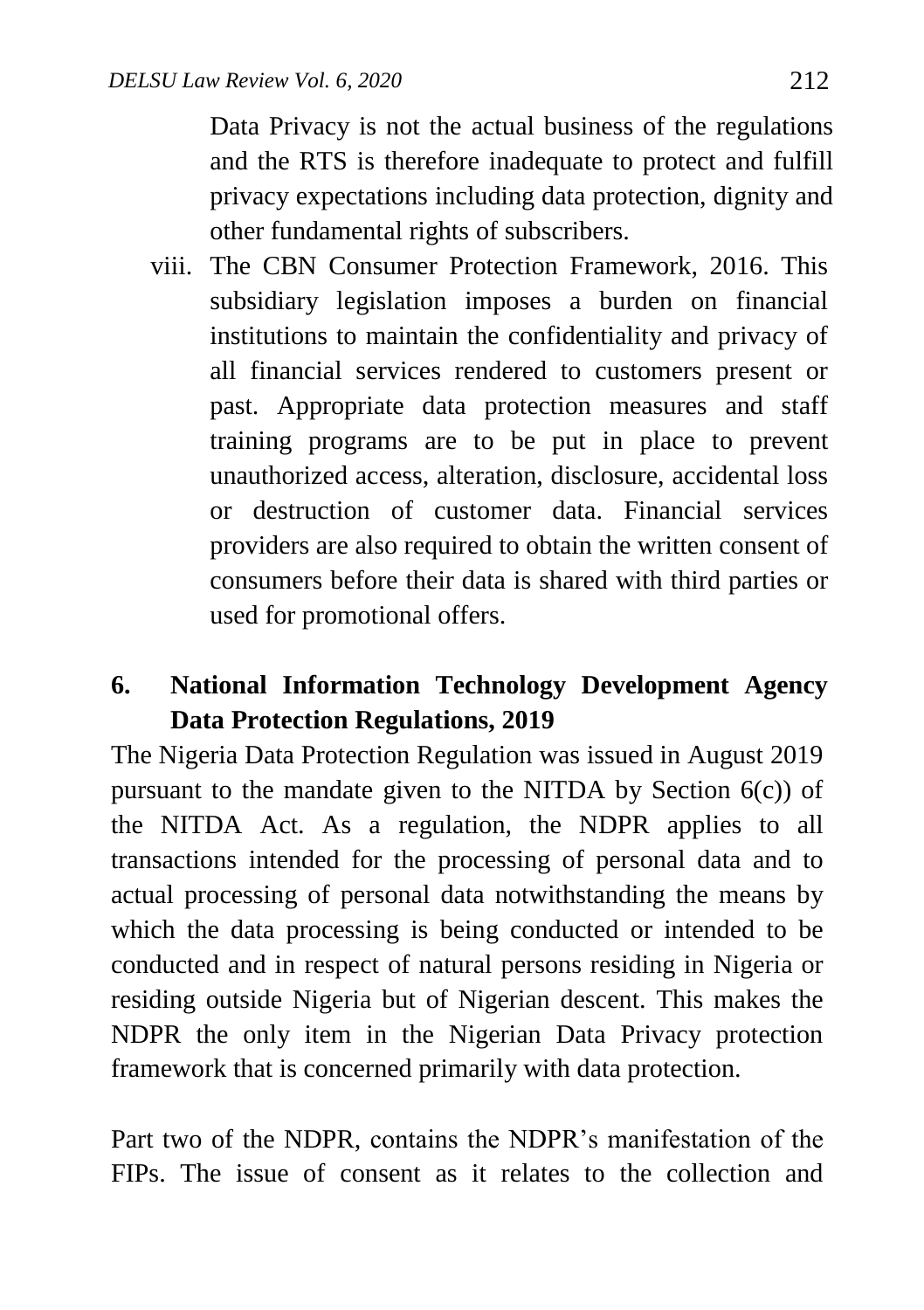processing of personal data is topical, it is therefore worth noting that the NDPR contains decent provisions on it. To this end they are provided for under Section 2.3 of the NDPR. The NDPR strives to meet international standards in the sphere of Data Privacy protection. So apart from directing that data be collected and processed in accordance with the FIPs, the guidelines dedicate Section 1.3 to important definitions of consent<sup>19</sup>, data<sup>20</sup>, personal data<sup>21</sup>, personal data breach<sup>22</sup>, sensitive personal data<sup>23</sup>, Data Subject<sup>24</sup>, data controllers<sup>25</sup>, processing<sup>26</sup> all of which are

- <sup>23</sup> Under the NDPR, Sensitive Personal Data means Data relating to religious or other beliefs, sexual orientation, health, race, ethnicity, political views, trades union membership, criminal records or any other sensitive personal information. NDPR Section 1.3 (v)
- <sup>24</sup> Under the NDPR, Data Subject means an identifiable person; one who can be identified directly or indirectly, in particular by reference to an identification

<sup>&</sup>lt;sup>19</sup> Under the NDPR, Consent means any freely given, specific, informed and unambiguous indication of the Data Subject's wishes by which he or she, by a statement or by a clear affirmative action, signifies agreement to the processing of personal data relating to him or her. NDPR Section 1.3 (c)

<sup>&</sup>lt;sup>20</sup> Under the NDPR, Data means characters, symbols and binary on which operations are performed by a computer. Which may be stored or transmitted in the form of electronic signals is stored in any format or any device. NDPR Section 1.3 (d)

<sup>&</sup>lt;sup>21</sup> Under the NDPR, Personal Data means any information relating to an identified or identifiable natural person ("Data Subject"); information relating to an individual, whether it relates to his or her private, professional or public life. It can be anything from a name, address, a photo, an email address, bank details, posts on social networking websites, medical information, and other unique identifier such as but not limited to MAC address, IP address, IMEI number, IMSI number, SIM and others. NDPR Section 1.3 (q)

<sup>&</sup>lt;sup>22</sup> Under the NDPR, Personal Data breach means a breach of security leading to the accidental or unlawful destruction, loss, alteration, unauthorised disclosure of, or access to, personal data transmitted, stored or otherwise processed. NDPR Section 1.3(s)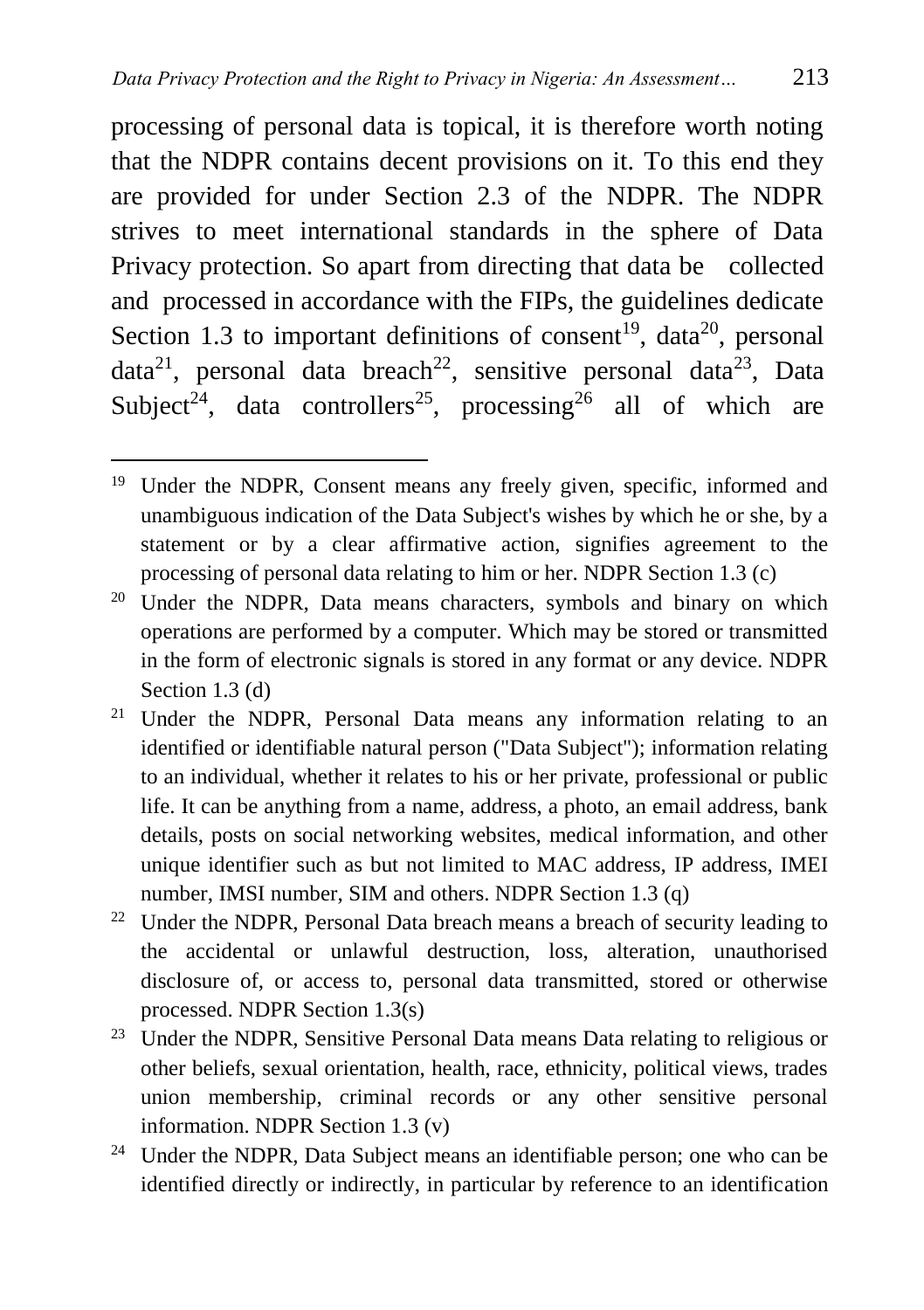important towards the proper protection of Data Privacy. In a bid to adequately regulate the collection and processing of personal information in Nigeria, the NDPR in Section 2.5 directs any medium through which personal data is being collected or processed to display a simple and conspicuous privacy policy in line with the NDPR which the class of Data Subjects that is being targeted can understand<sup>27</sup>. The NDPR directs that the privacy policy shall in addition to any other relevant information contain the Data subject's consent, personal information, purpose data is sourced, the technical method for collection and storage, condition for access by third parties, available remedies in the event of violation of any privacy policy<sup>28</sup>, the time frame for remedy, and any limitation clause (provided that no limitation clause shall avail any Data Controller who acts in breach of the principles set out in section 6).

The NDPR also provides for requirements that data controllers should abide by in deciding whether, personal data should be transferred outside Nigeria. According to the Regulations:

number or to one or more factors specific to his physical, physiological, mental, economic, cultural or social identity. NDPR Section 1.3 (k)

- <sup>25</sup> Under the NDPR, Data Controller means any person, public authority, Agency or any other body which alone or jointly with others, determines the purposes and means of the processing of personal data. NDPR Section 1.3 (g)
- <sup>26</sup> Under the NDPR, Processing means any operation or set of operations which is performed on personal data or on sets of personal data, whether or not by automated means, such as collection, recording, organization, structuring, storage, adaptation or alteration, retrieval, consultation, use, disclosure by transmission, dissemination or otherwise making available, alignment or combination, restriction, erasure or destruction. NDR Section 1.3 (r)
- $27$  This directive ought to be complied within three months of the issuance of the NDPR (NDPR Section 3.1).
- <sup>28</sup> NDPR, s.  $5(g)$ .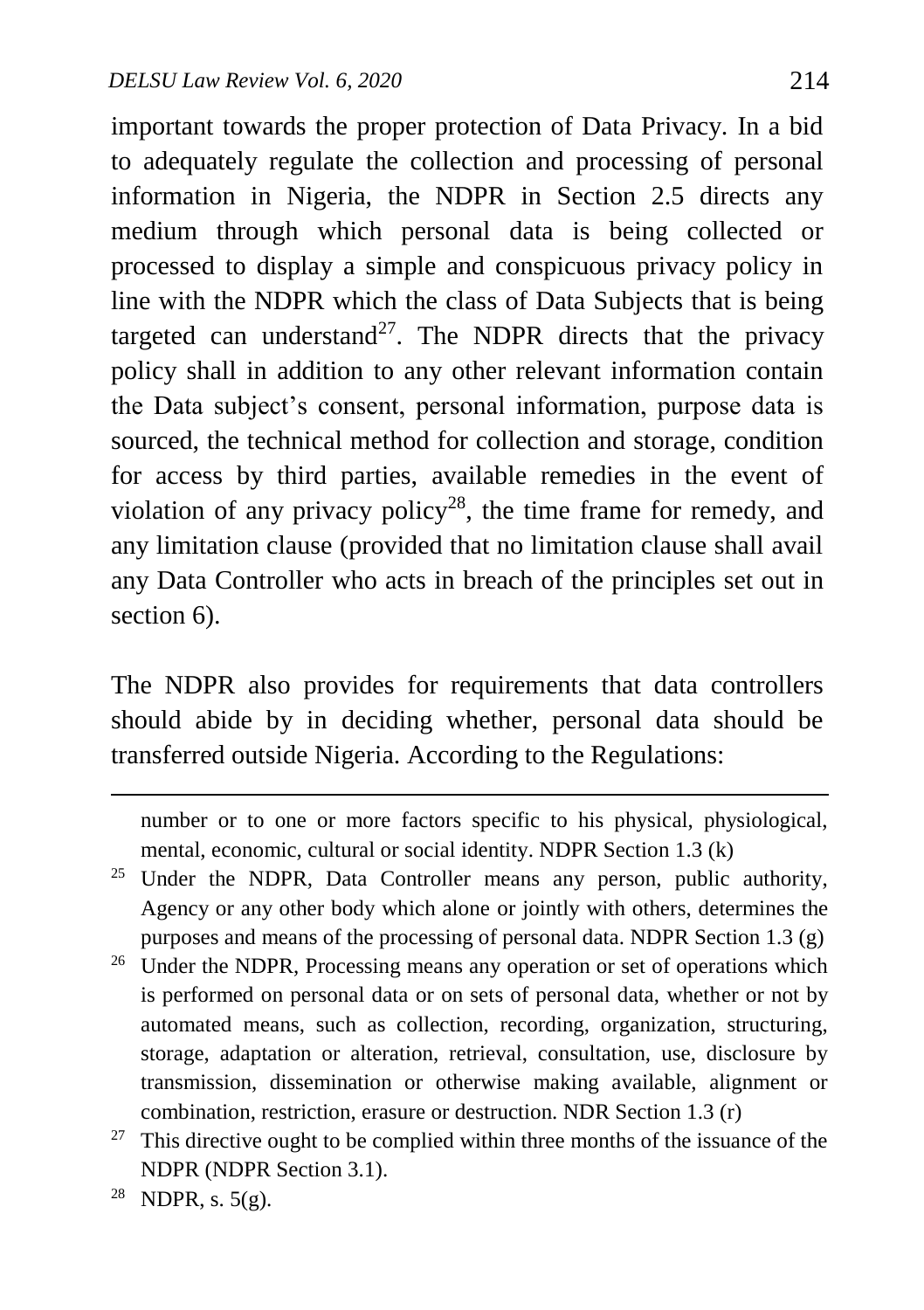Any transfer of personal data which are undergoing processing or are intended for processing after transfer to a foreign country or to an international organisation shall take place subject to the other provisions of this Regulation and the supervision of the Honourable Attorney General of the Federation (hereinafter HAGF).<sup>29</sup>

Generally, the effect of the above provision is that personal data cannot be transferred outside Nigeria unless subject to the above provisions under the supervision of the HAGF. However, where the Data subject consents to the proposed transfer, if required to meet certain objective such as conclusion of contract or, necessary in the interest of the public, or for a legal or defence or, for the protection of the data subject himself or other persons the above requirements making the transfer subject to the supervision of the AGF may be dispensed with.<sup>30</sup>

Part three of the NDPR clothe Data Subjects with specific rights with respect to any information connected to their personal data. Under the Regulations, a Data subject entitled to be provided with information affecting his interest in writing; the protection of his data where ever it is transferred; the right to rectify or delete any incorrect data concerning him without any delay.<sup>31</sup>

By virtue of Section 3.2.1, a breach of any of the above rights entitles the Data Subject to approach the Administrative Redress

<sup>&</sup>lt;sup>29</sup> NDPR, s.  $2.11(a-e)$ .

<sup>30</sup> *Ibid*, s. 2.12.

<sup>31</sup> *Ibid*, s. 2.13.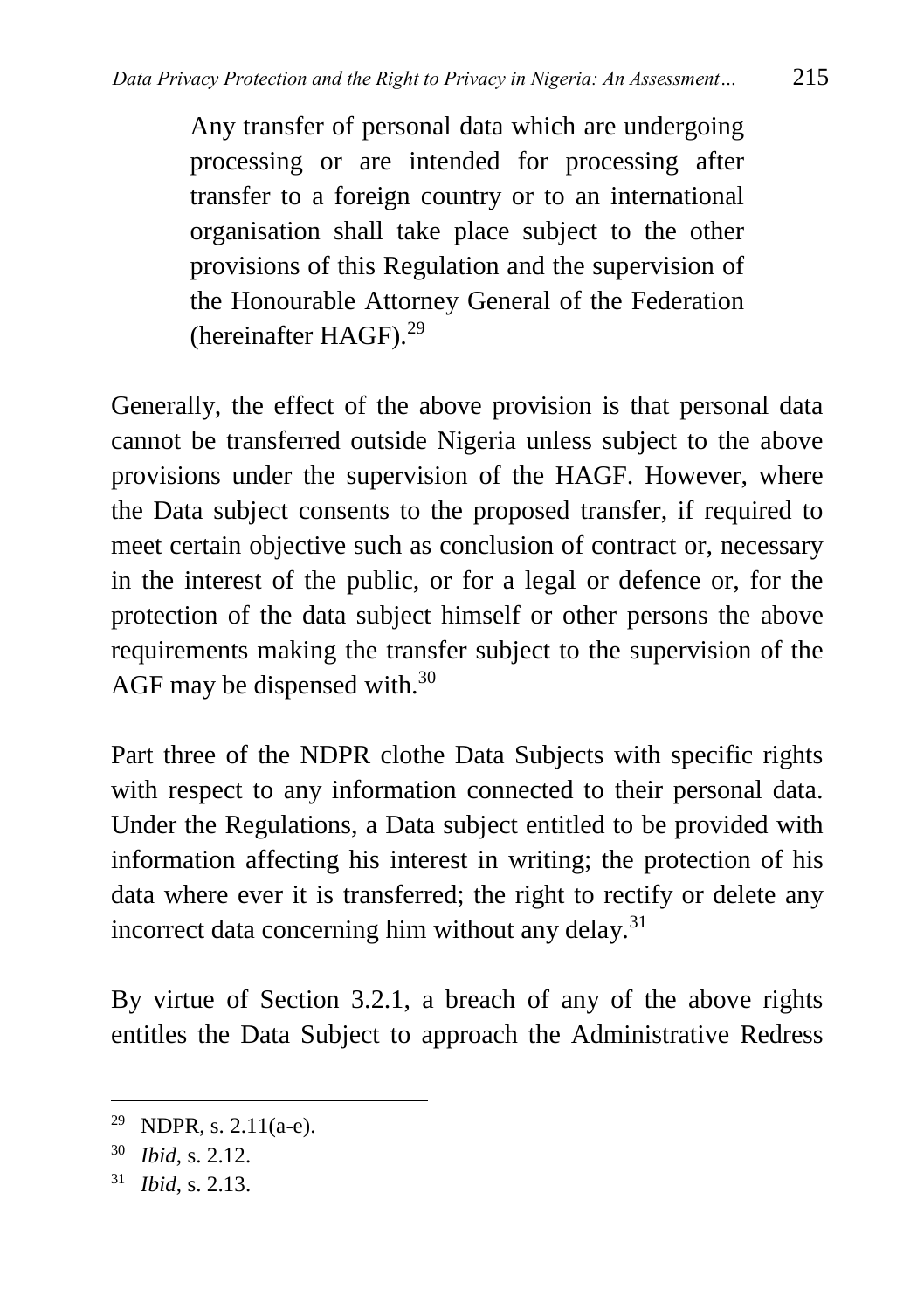$\overline{a}$ 

Panel (hereinafter ARP) established by the NITDA under the NDPR. The ARP is empowered under Section 3.2(a) to administratively determine issues arising from the NDPR without prejudice to the right of a Data Subject to seek redress in a court of competent jurisdiction. This provision has been lauded as a "novel input…considering the technical nature of data protection which makes it practically impossible for regular courts to resolve myriads of complaints brought by Data Subjects in a timely and efficient manner"<sup>32</sup> The rights of Data Subjects are central to effective Data Privacy protection, an importance that is visibly manifested in one of the FIPs. So it is commendable that the NDPR creates rights for Data Subjects as well as an avenue to seek redress in the event of violation. Anyone found to be in breach of the data privacy rights of any Data Subject is liable under the NDPR. By the provision of Section 2.10, such a person shall, in addition to any other criminal liability be liable to:

- a) in the case of a Data Controller dealing with more than 10,000 Data Subjects, payment of the fine of 2% of Annual Gross Revenue of the preceding year or payment of the sum of 10 million naira whichever is greater;
- b) in the case of a Data Controller dealing with less than 10,000 Data Subjects, payment of the fine of 1% of the Annual Gross Revenue of the preceding year or payment of the sum of two million naira whichever is greater

On the issue of implementation, the NDPR in Section 3.1.2 directs every Data Controller to designate a Data Protection Officer

<sup>&</sup>lt;sup>32</sup> Femi Daniel 'Issues Arising from the Nigerian Data Protection Regulation 2019 (Part 2)' [2019] <*https://dnllegalandstyle.com/2019/issues-arisingfrom-the-nigerian-data-protection-regulation-2019-part-1-femi-daniel/*:> accessed 31 January 2020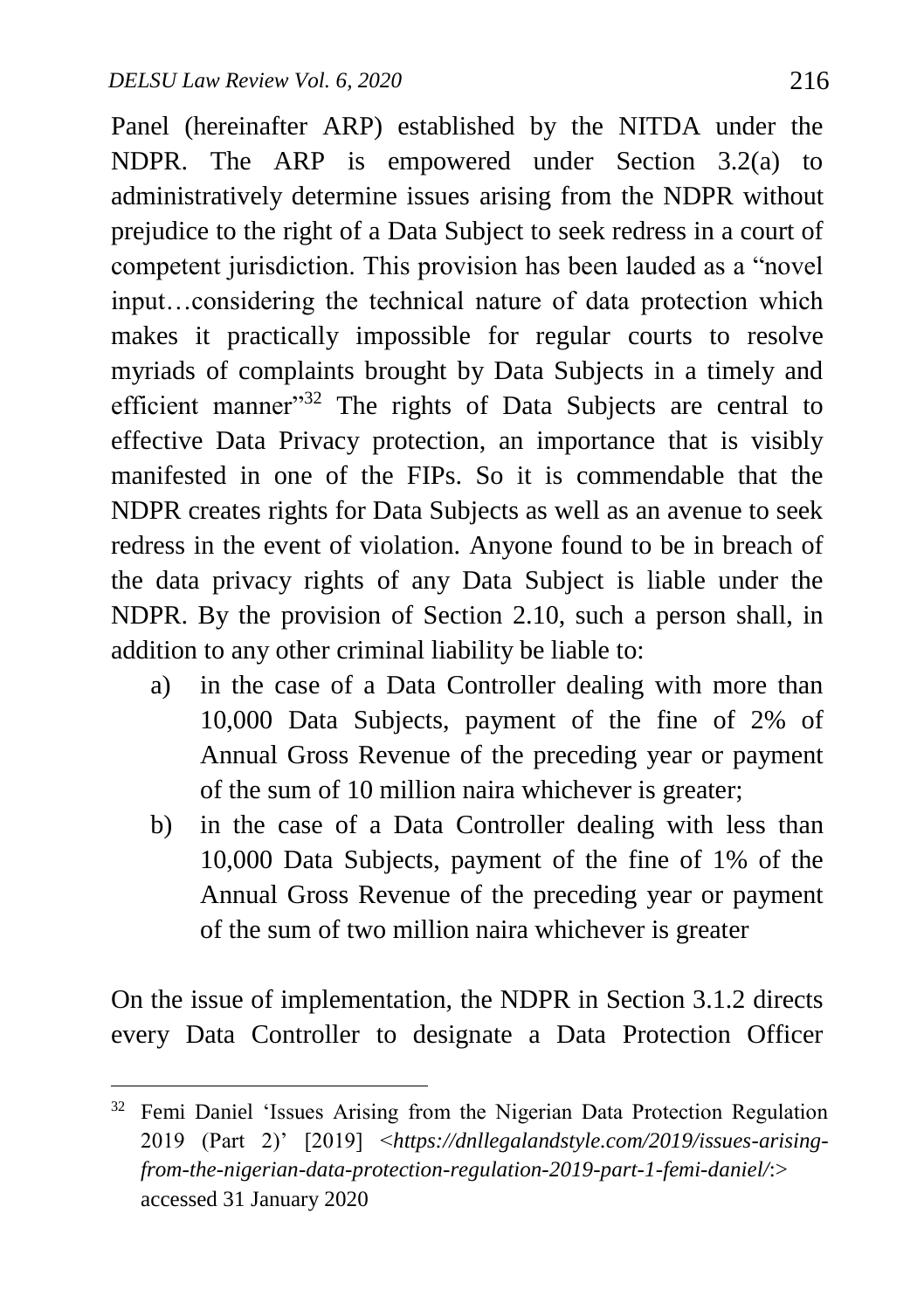(hereinafter 'DPO') for the purpose of ensuring adherence to the Regulation, relevant data privacy instruments and data protection directives of the data controller, to facilitate adherence the NDPR permits a data controller to outsource data protection to a verifiably competent firm or person. In a bid to ensure that the level of protection afforded is not stagnant, Section 3.1.3 of the NDPR directs a Data Controller or Processor to ensure continuous capacity building for her DPOs and the generality of her personnel involved in any form data processing. To further ensure implementation, Section 3.1.4 gives the NITDA the power to license Data Protection Compliance Organisations (hereinafter 'DPCOs') who shall on behalf of the NITDA monitor, audit, conduct training and data protection compliance consulting to all Data Controllers under this Regulation. The NDPR provides that the DPCOs shall be subject to Regulations and Directives of NITDA issued from time to time. However commendable these provisions appear on paper, it is quite early to reach a decision on how effective they are in practice considering that the Regulations were issued barely over seven months ago.

It is trite that a law is only as good as its enforcement mechanism, it must be noted that in this area, the NDPR does not match up with the best Data Privacy protection legislation all of which create a supervisory authority The NDPR does not create a supervisory authority despite making an overt reference to one in Section 2.11 (d).The NDPR does however designates the NITDA or any other statutory body or establishment having government mandate as relevant authority for the purpose of the Regulation and to deal solely or partly with matters relating to personal data.<sup>33</sup>

<sup>33</sup> NDPR Section 1.3(u)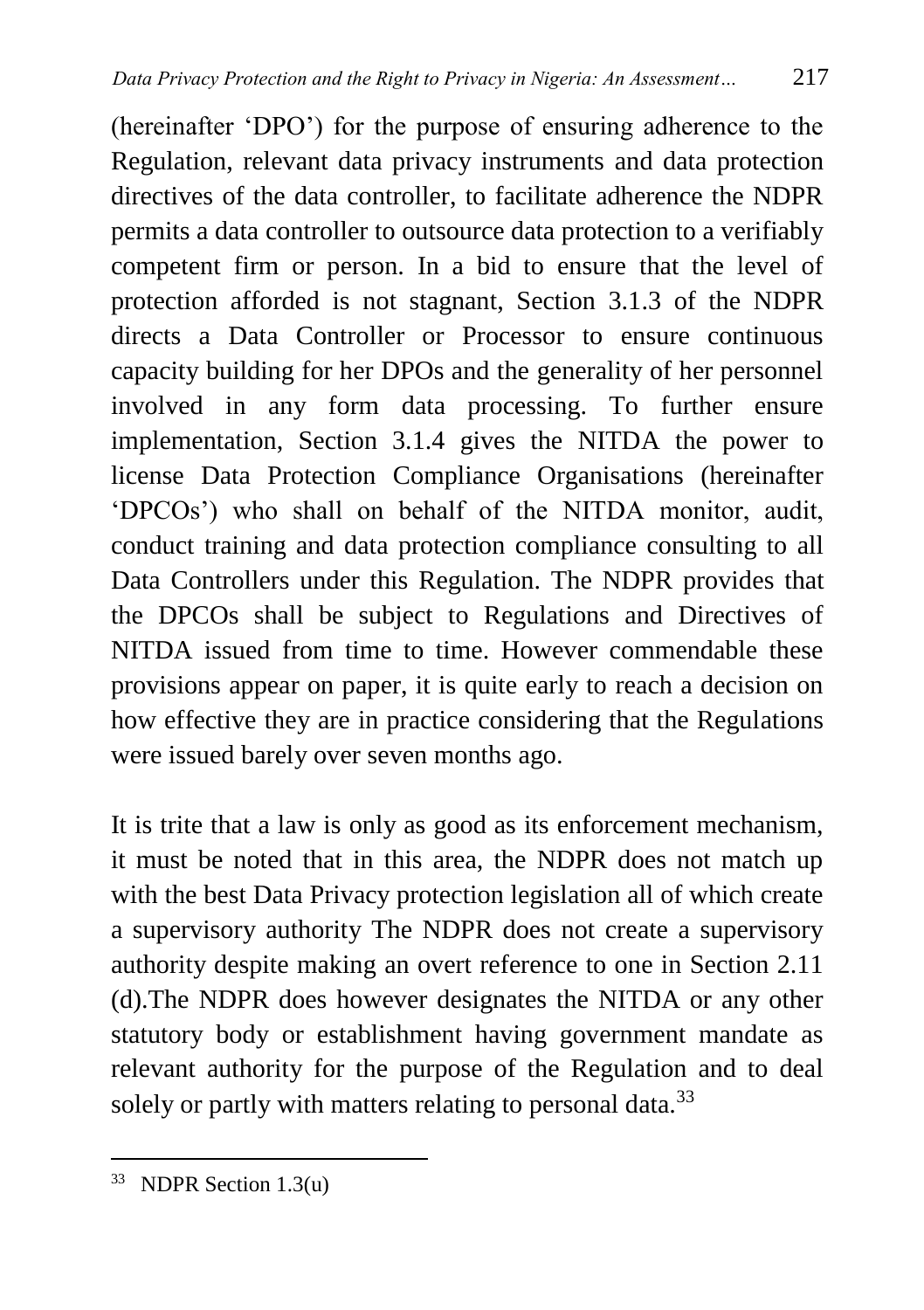#### **6.1 Shortcomings of the Regulations of 2019**

With due regard to its provisions the NDPR falls short in several instances. Firstly, the Guidelines fail to provide for personal data processing operations concerning public security, defense, national security and the activities of the nation in areas of criminal law. An issue also arises in the area of enforcement, while the NITDA  $Act<sup>34</sup>$  empowers the NITDA to in conjunction with the Standards Organization of Nigeria enforce the guidelines which it issues, the absence of a specialized supervisory authority or office tasked with enforcement, is a huge drawback to effective implementation.

In the event of a breach of its provisions excluding the provision for the rights of Data Subjects, the NDPR fails to create corresponding penalties for breaches, instead there is a provision in Section 3.22 to the effect that any breach of this Regulation shall be construed as a breach of the provisions of the NITDA Act of 2007and the Guidelines issued under that Act. The NITDA Act in Section 16 (1) (a) and (b) provides for liability of up to N200, 000 or imprisonment for a term of three years or both; such fine and imprisonment for breach of guidelines and standards issued by NITDA for a second and subsequent offence, to a fine of N 500,000.00 or to imprisonment for a term of 3 years or to both such fine and imprisonment.

## **6.2 Intersecting NITDA Data Protection Regulation of 2019 with the Right to Privacy**

The inception of human society triggered a revolution in the aspect of information. Since then, information is considered one of the most important and priced assets any member of the society can possess. Therefore, man continuously strives to ensure the

<sup>34</sup> NITDA Act Section 17(5)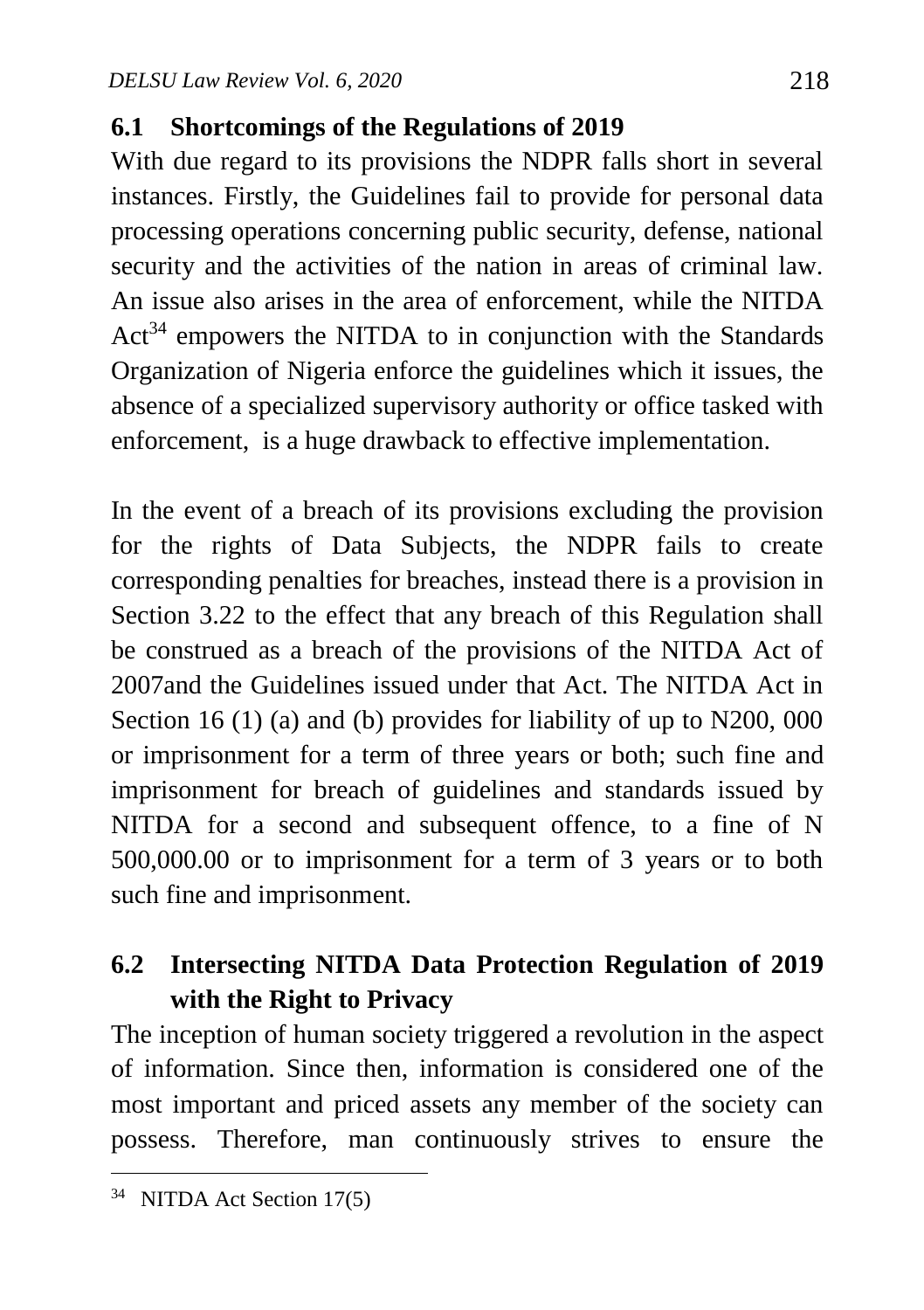protection of information from those who may want to take advantage and manipulate it in a way and manner that is injurious to others. Following the invention and access to the internet and the World Wide Web  $(www)$ , <sup>35</sup> the ability to gain access to information has increased exponentially, leading to the need for a more detailed and comprehensive mode of protection of information or, as it is presently known, 'data'.

Nigeria is a member of the international community and an active participant in global affairs. With the world becoming a global village, couple with the size of Nigeria's population and her status as a developing country, the need to manage, monitor, regulate, *etcetera*, the flow of information within her territory had, of necessity, arisen hence the enactment of the NITDA Act in 2007 and the NITDA Data Protection Regulation of 2019.

These enactments raise the question: whether these legislations are infringement on the provisions of section 37 of the Constitution of the Federal Republic of Nigeria which protects the right to privacy.<sup>36</sup> In doing this, it is important first of all, to examine the import and objectives of the NITDA Act and the NITDA Data

<sup>&</sup>lt;sup>35</sup> The World Wide Web was invented by Sir Tim Berners-Lee a British computer scientist in 1989. He was born in London, and his parents were early computer scientists, working on one of the earliest computers. Growing up, Sir Tim was interested in trains and had a model railway in his bedroom. After graduating from Oxford University, Berners-Lee became a software engineer at CERN, the large particle physics laboratory near Geneva, Switzerland. Scientists come from all over the world to use its accelerators, but Sir Tim noticed that they were having difficulty sharing information.

<sup>36</sup> CFRN (as amended) s. 37 is in Chapter IV and thus a fundamental right which abhors any form of infraction except through the due process of the law.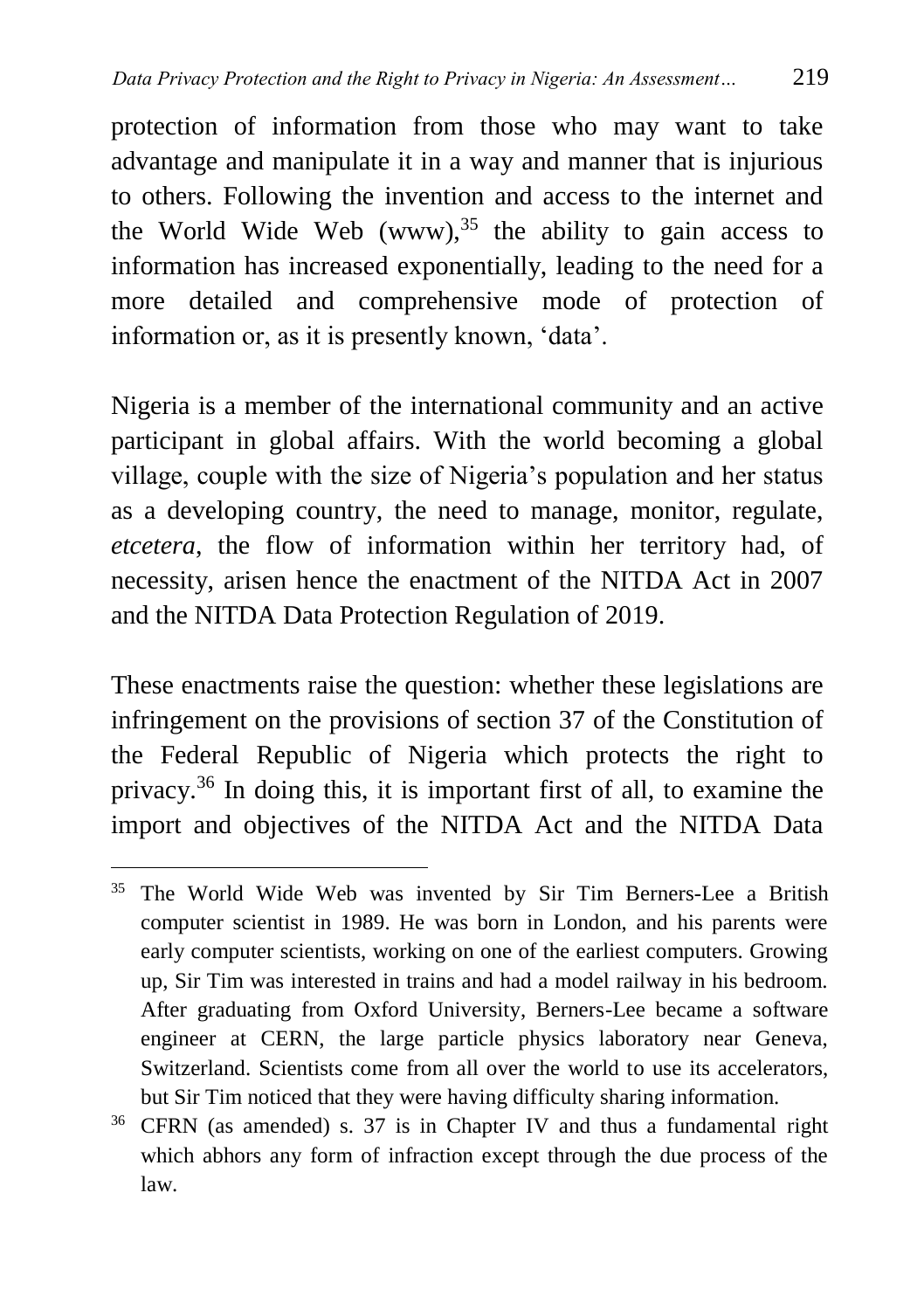Protection Regulation. It is also apposite to assess the statutory stand point on the provision of section 37 CFRN and the relationship between these three pieces of legislation.<sup>37</sup>

## **7. The National Information Technology Development Agency (NITDA) Act 2007**

 The NITDA Act of 2007 is an agency-establishing Act. In other words, its enactment was for the establishment of the National Information Technology Development Agency.<sup>38</sup>Though the operations of NITDA started in 2001, six years before the Bill was passed into law, the agency was commissioned in 2007 following the signing into law of the NITDA Bill.<sup>39</sup>

The Explanatory Memorandum<sup>40</sup> to the Act states that 'this Act established the National Information Technology Development Agency to plan, develop and promote the use of Information technology in Nigeria.' Some of the powers conferred on the NITDA by the Act include, to create a frame work for the planning, research, development, standardization, application, coordination, monitoring, evaluation and regulation of Information Technology practices, activities and systems in Nigeria and all matters related thereto and for that purpose, and which without detracting from the generality of the foregoing, shall include providing universal access for Information Technology and systems penetration including rural, urban and under-served

 $37$  That is the NITDA Act, the Regulations and section 37 CFRN 1999 (as amended).

<sup>38</sup> NITDA Act 2007 (Pt. 1), section 1

<sup>39</sup> Wikipedia, 'National Information Technology Development Agency', *<https://en.wikipedia.org/wiki/National\_Information\_Technology\_Developm ent\_Agency>*, accessed March 19, 2020.

<sup>40</sup> The NITDA Act 2007.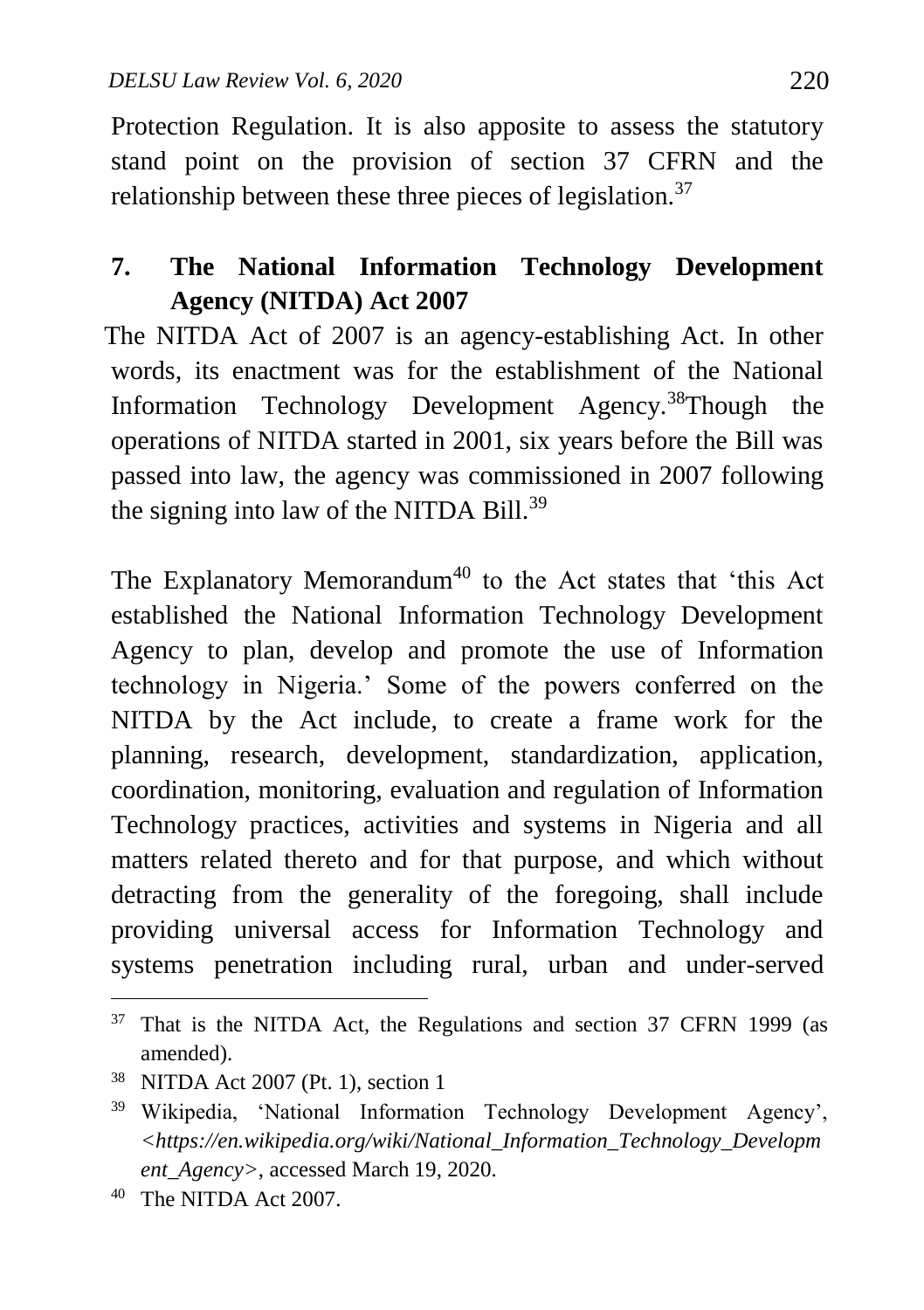areas.<sup>41</sup> It also empowers NITDA to provide guidelines to facilitate the establishment and maintenance of appropriate information technology and systems application and development in Nigeria for public and private sectors, urban-rural development, the economy and the government.<sup>42</sup>

According to the Act, the NITDA has the mandate to develop guidelines for electronic governance and monitor the use of electronic data interchange and other forms of electronic communication transactions as an alternative to paper-based methods in government, commerce, education, the private and public sectors, labour, and other fields, where the use of electronic communication may improve the exchange of data and information  $43$ 

#### **7.1 NITDA Data Protection Regulation 2019**

 According to the preamble of the NITDA Data Protection Regulation  $2019^{44}$ , the Agency, following the mandate by section 6(c), recognizes that information systems have become critical information infrastructure which must be safeguarded, regulated and protected against atrocious breaches. It noted the relevance for protection over information generally and data privacy and the imperativeness of the emerging data protection regulations within the international community geared towards security of lives and property. In order to foster the integrity of commerce and industry in the volatile data economy, as well as being conscious of the concerns and contributions of stakeholders on the issue of privacy

<sup>41</sup> *Ibid*, part 1, section 6(a).

<sup>42</sup> *Ibid*, part 1, section 6(b).

<sup>43</sup> *Ibid*, part 1, section 6(c).

<sup>44</sup> Herein called the 'Regulation'.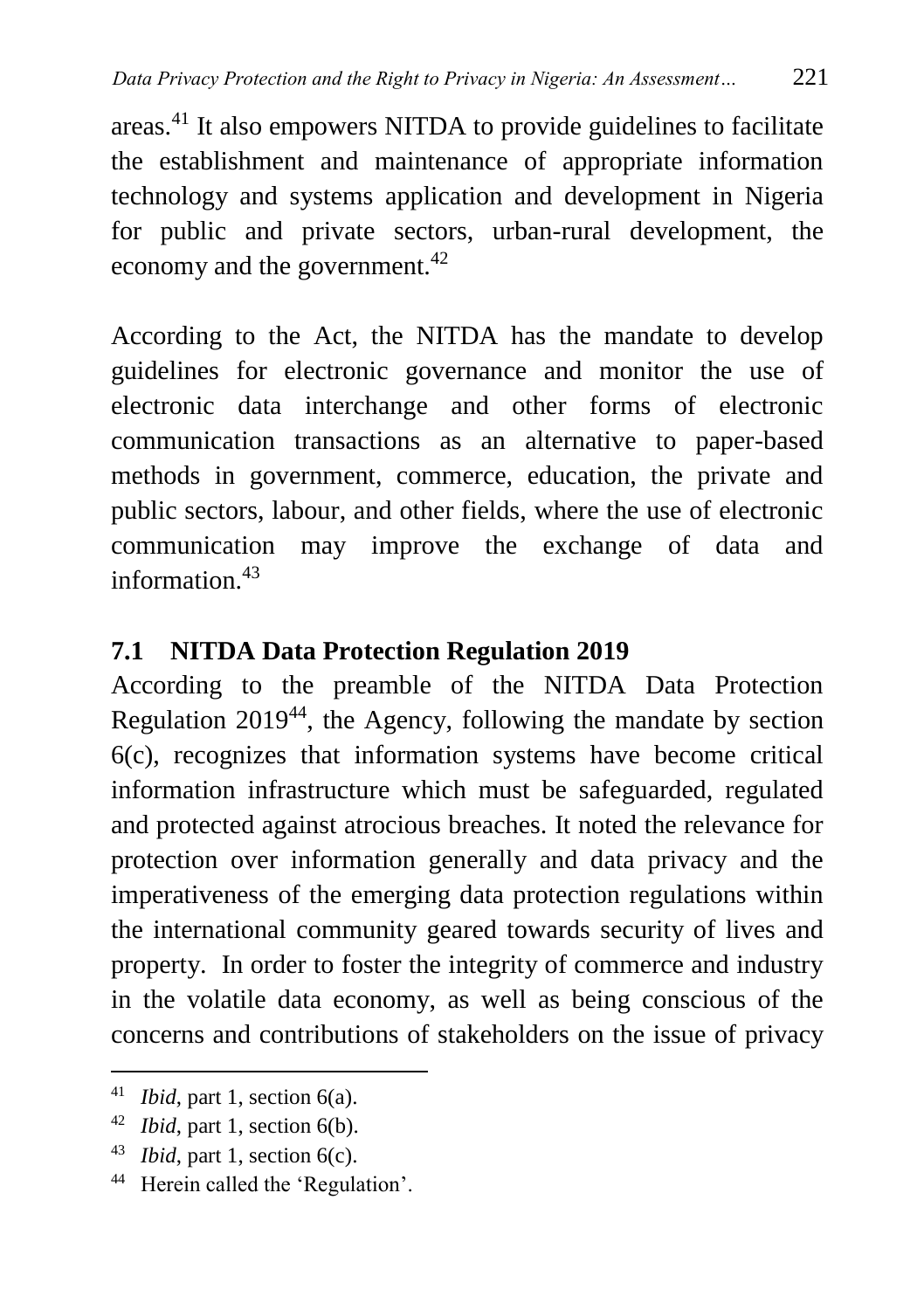and protection of Personal Data against grave consequences usually occasioned by unregulated Personal Data processing all added up in favour of this regulation in addressing these challenges.

The objectives of this Regulation are, among others to safeguard the rights of natural persons to data privacy<sup>45</sup>; to foster safe conduct for transactions involving the exchange of Personal Data<sup>46</sup>; to prevent manipulation of Personal Data<sup>47</sup>; and, to ensure that Nigerian businesses remain competitive in international trade through the safe-guards afforded by a just and equitable legal regulatory framework on data protection and which is in tune with best practice<sup>48</sup>.

#### **8. Constitutional Provision on the Right to Privacy (Section 37 CFRN 1999 (as amended)**

Chapter IV of the 1999 Constitution of the Federal Republic of Nigeria contains provisions on fundamental rights. These rights originate from the International Covenant on Civil and Political Rights of 1966<sup>49</sup>. These are rights that are considered inalienable and inherent to all human beings simply for being part of humanity. These rights include the right to life and liberty, freedom from slavery and torture, freedom of opinion and expression, the right to private and family life, and many more<sup>50</sup>.

<sup>45</sup> NITDA Data Protection Regulation 2019, Part one, section 1.1 (a).

<sup>46</sup> *Ibid*, section 1.1(b).

<sup>47</sup> *Ibid*, section 1.1 (c).

<sup>48</sup> *Ibid*, section 1.1 (d).

<sup>49</sup> ICCPR, 1966 particularly, Part III articles 6 to 27.

<sup>50</sup> United Nation, 'Human Rights',*<https://www.un.org/en/sections/issues-depth /human-rights/>*, accessed March 20, 2020. The gist about these rights and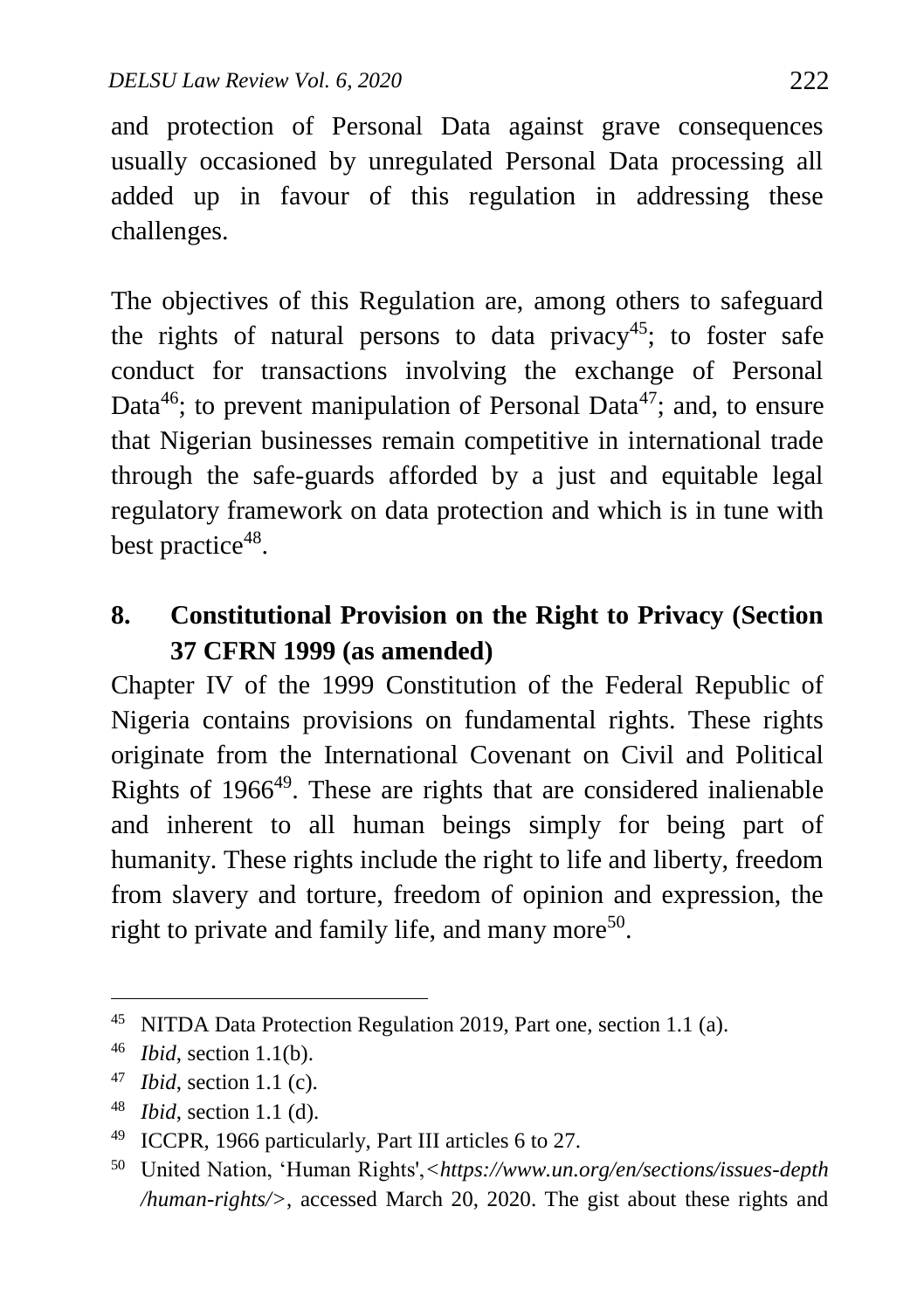Of these rights, the right to private and family life is our primary concern for the purpose of this paper. The tenor, apt and the terse tone of the provision of s.37 does not leave any one in doubt of the sanctity of information, held or shared and the integrity of the family institution. The section provides that:

> the privacy of citizens, their homes, correspondence, telephone conversations and telegraphic communications is hereby guaranteed and protected.

Similarly, the ICCPR provides on this same right as follows:

No one shall be subjected to arbitrary or unlawful interference with his privacy, family, home or correspondence, nor to unlawful attacks on his honour and reputation. Everyone has the right to the protection of the law against such interference or attacks. 51

For the Europeans, the European Convention on Human Rights (ECHR) provides:

> Everyone has the right to respect for his private and family life, his home and his correspondence. $52$

This right not only operates to protect the individuals' privacy within the confines of what is lawful, it more importantly enhances

their safeguards are contained in sections 33 to 46 of the Constitution of the Federal Republic of Nigeria 1999 (as amended).

<sup>51</sup> ICCPR, Article 17. This provision is similar to the Universal Declaration of Human Rights of 1945, Article 12.

<sup>52</sup> ECHR, Article 8(1).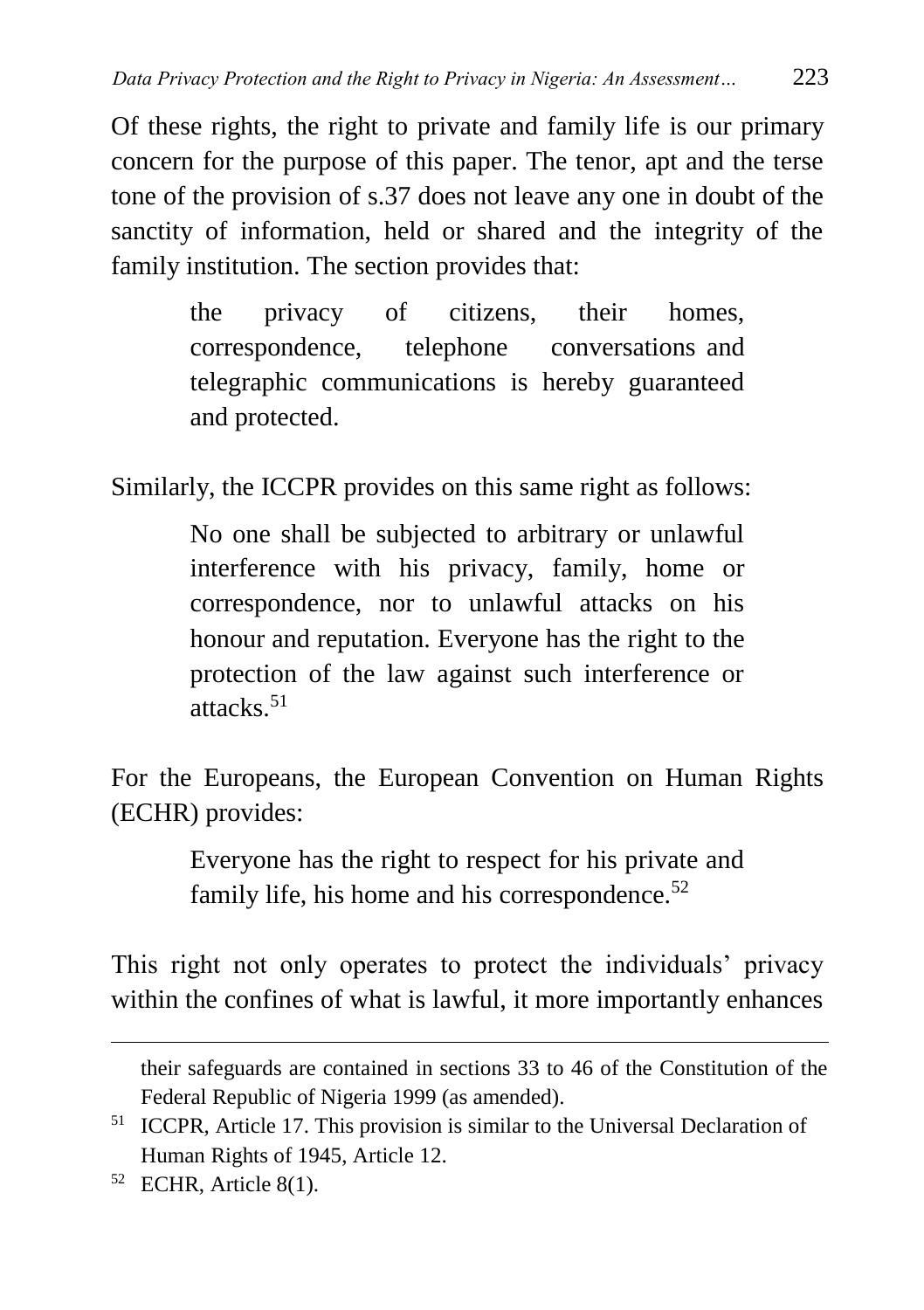the humanity of mankind which is a necessary product of freedom. It affords the individual the opportunity to protest against unlawful searches, entry into private premises for whatever purpose, confiscation of personal information, the bursting and tapping of personal information gadgets, *etcetera,* by the government and its agencies.<sup>53</sup> The elements of this right in its elaborate form includes, privacy of the individual which protects an individual against unlawful invasive procedures such as drug testing, blood testing; privacy of the home: which includes protection from unlawful entry or harassment of an individual's home; and privacy of correspondence, conversations and communications: it also protects the privacy of an individual's mail, telephones conversations, email and other forms of communication.<sup>54</sup> No doubt, the practice and application of this right peculiarly differ from state to state, and most often than not fluctuates over period of time, especially in the areas of state security, public order, the protection of confidential and secrete information, *etcetera<sup>55</sup>* .

Privacy of the human person is one right that is of utmost sensitivity and unqualified importance. Notwithstanding, the constitution allows a derogation on this provision in deserving situation in the interest of defence, public safety, public order,

 $\overline{a}$ <sup>53</sup> E A Oji, 'Right to Private and Family Life and Right to Freedom of Thought, Conscience and Religion (Sections 37 and 38 of the 1999 Constitution)', in O Okpara (ed) *Human Rights Law & Practice in Nigeria Vol. 1* (Chenglo Ltd., 2005) 230.

<sup>54</sup> '11 Rights Every Nigerian Should Know About',*<https://lawpadi.com/11 rights-every-nigerian-should-know-about/>*, accessed March 20, 2020.

<sup>55</sup> D Voorhoof, 'The European Convention on Human Right: The Right to Freedom of Expression and Information restricted by Duties and Responsibilities in a Democratic Society', [2015] *<https://www.researchgate .net/publication/294124628>3.*accessed on 13/07/2020.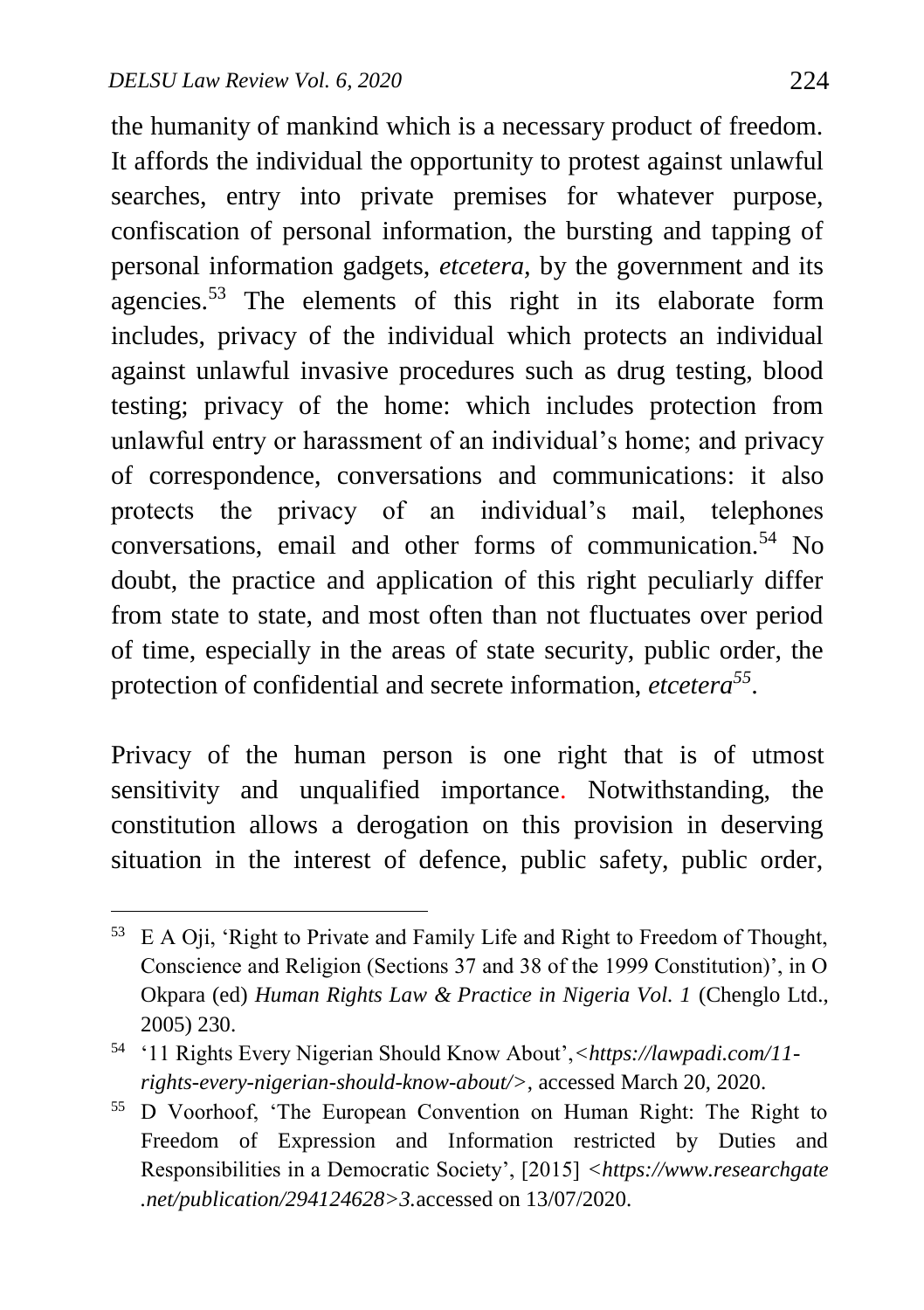public morality or public health. It may also be derogated on for the purpose of protecting the rights and freedom of other persons;<sup>56</sup> interferences by public authorities may also be justified to protect the secrete character of confidentiality of certain classified communications, information or data.<sup>57</sup>

However, every of such derogation by the authorities must not be arbitrarily or unlawfully carried out. They must conform and follow constitutional provisions or safeguards which are considered permissible by law and acceptable in a democratic society. This requirement serves as a fortification mechanism to the privacy provision against unlawful and unwanted incursions into the private lives of persons by foreign agents. The implication of this is that any interference based on a law properly enacted by a body with power to so do, in this case the National Assembly, becomes lawful and non-arbitrary and therefore not an infringement on the right to privacy.<sup>58</sup> It also follows that where a person gives permission for the invasion of his privacy, such interference would not necessarily be seen as an infringement of the person's privacy.

Section 45 of the CFRN sets out situations and circumstances under which the derogation from the provisions of sections  $37^{59}$ ,  $38^{60}$ ,  $39^{61}$ ,  $40^{62}$  and  $41^{63}$  of the same constitution is considered to

<sup>56</sup> CFRN 1999 (as amended), s.45(1)(a & b).

<sup>57</sup> Voorhoof, (n.55) p.17.

<sup>58</sup> *Ibid*, s.45(2)

<sup>59</sup> Right to private and family life.

<sup>60</sup> Right to freedom of thought, conscience and religion.

<sup>&</sup>lt;sup>61</sup> Right to freedom of expression and the press.

 $62$  Right to peaceful assembly and association.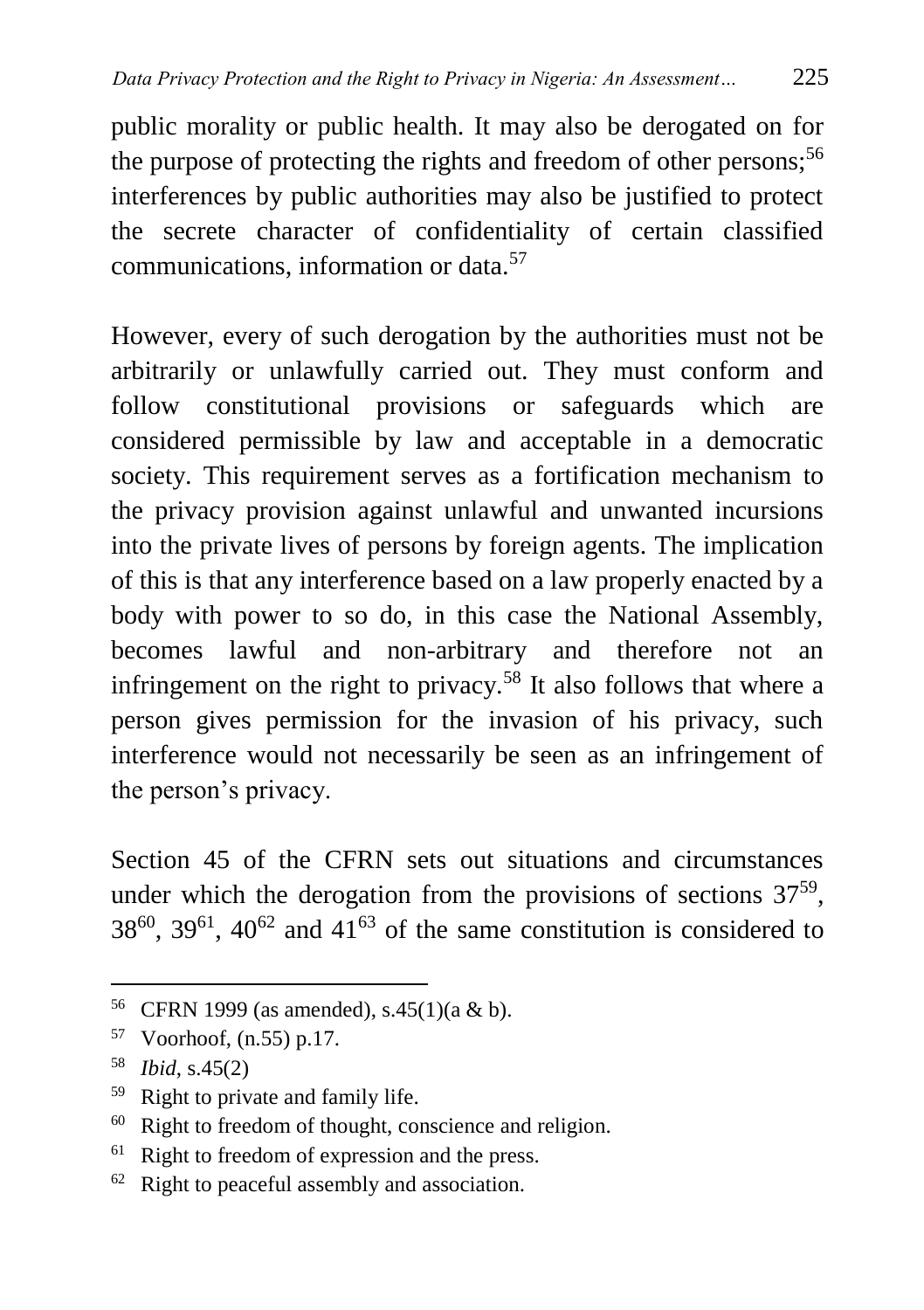be reasonably justifiable in a democratic society<sup>64</sup>. These derogations include that the provision of right to life shall not invalidate any law that is reasonably justifiable in a democratic society in the interest of defence, public safety, public order, public morality or public health or for the purpose of protecting the rights and freedom or other persons.<sup>65</sup>

#### **9. NTDA Act, NITDA Data Protection Regulation and Section 37 of the CFRN**

On the question whether the NITDA Act and its data protection regulation pose as infringements on the right to privacy as provided for by section 37 CFRN, an understanding of how these two statutes view privacy and its need for protection would shed some useful light.

The NITDA Act, being an agency establishing Act, does not categorically state the mandates or provisions regarding the data privacy of a person. It, however, has the ability to develop guidelines for electronic governance and monitor the use of electronic data interchange and other forms of electronic communication transactions as an alternative to paper-based methods in government, commerce, education, the private and public sectors, labour, and other fields, where the use of electronic

<sup>63</sup> Right to freedom of movement.

<sup>&</sup>lt;sup>64</sup> Exceptions to the inviolability of these rights come to the fore during emergency and the processes must comply with relevant laws to ensure that the citizens are not unduly shortchanged of their fundamental rights.

 $65$  CFRN, Section 45(1) (a and b). Articles 8(2) and 10(2) of the European Convention on Human Rights of 1950 (which came into force in 1953) has a similar provision. See also article 4(1&2) ICCPR 1966.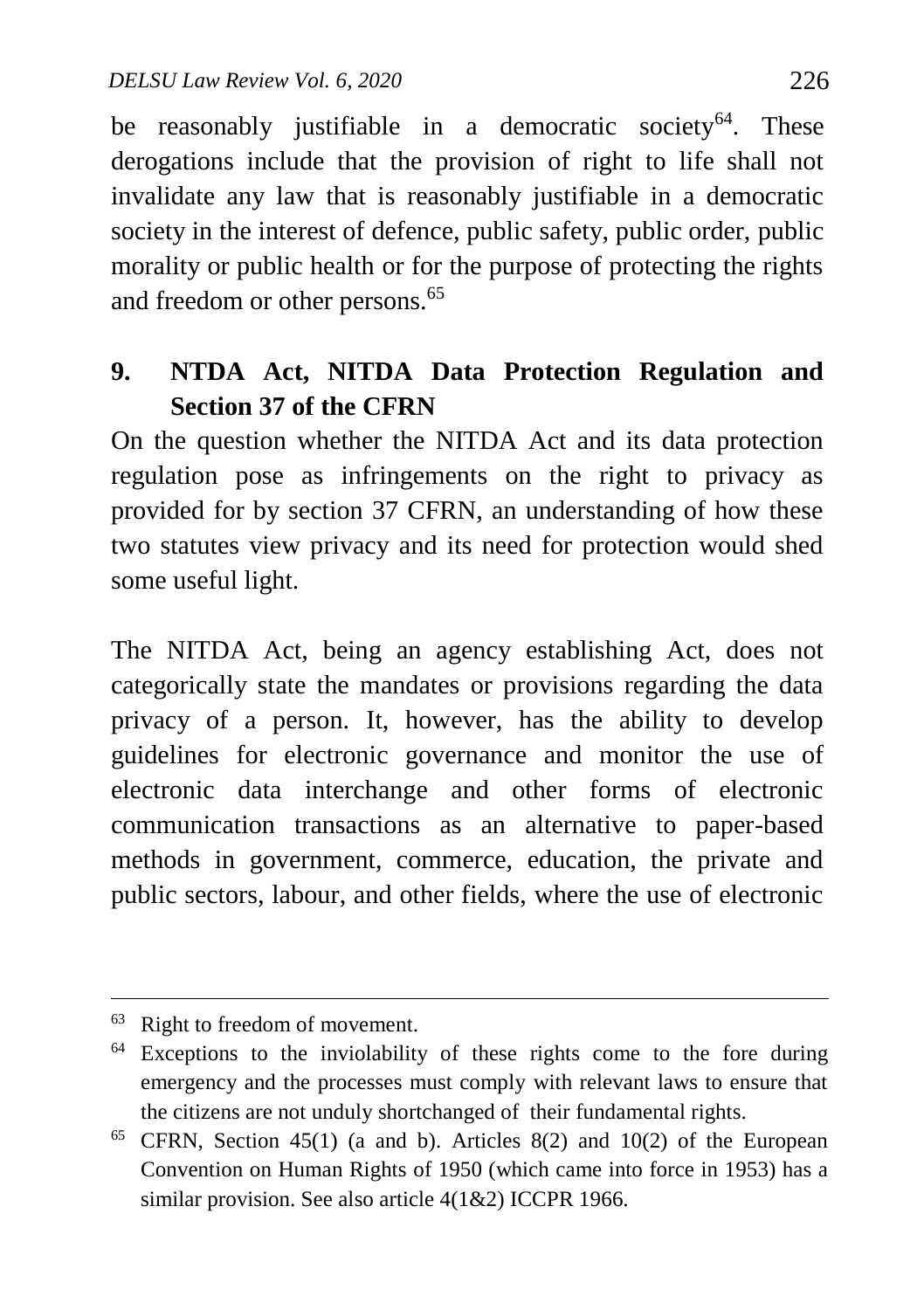communication may improve the exchange of data and information.<sup>66</sup>

To achieve these goals, it created the NITDA Data Protection Regulation of 2019, as afore mentioned. This regulation however does contain provision with regard to the privacy of persons. Section 1.1(a) has, as one of its objective, the responsibility to safeguard the rights of natural persons to data privacy. It also categorically provides that this Regulation shall not operate to deny any Nigerian or any natural person the privacy rights he is entitled to under any law, regulation, policy or contract for the time being in force in Nigeria or in any foreign jurisdiction, within its purview.<sup>67</sup> It also aims to foster safe conduct for transactions involving the exchange of Personal Data, as well as, to prevent manipulation of Personal Data.<sup>68</sup>

The regulation also stipulates among its governing principles that Personal Data shall be collected and processed in accordance with specific, legitimate and lawful purpose consented to by the Data Subject.<sup>69</sup> It also explains what constitute lawfully processing, adding, *inter alia*, that the Data Subject has given consent to the processing of his or her Personal Data for one or more specific purposes<sup>70</sup>, which must state the means of procuring consent from a Data Subject.

- $68$  *Ibid*, section 1.1 (b) & (c).
- <sup>69</sup> *Ibid*, section 2.1.

 $\overline{a}$ 

<sup>70</sup> *Ibid*, section 2.2.

 $66$  NITDA Act 2007, section 6(c).

 $67$  NITDA Regulation, section 1.2(c).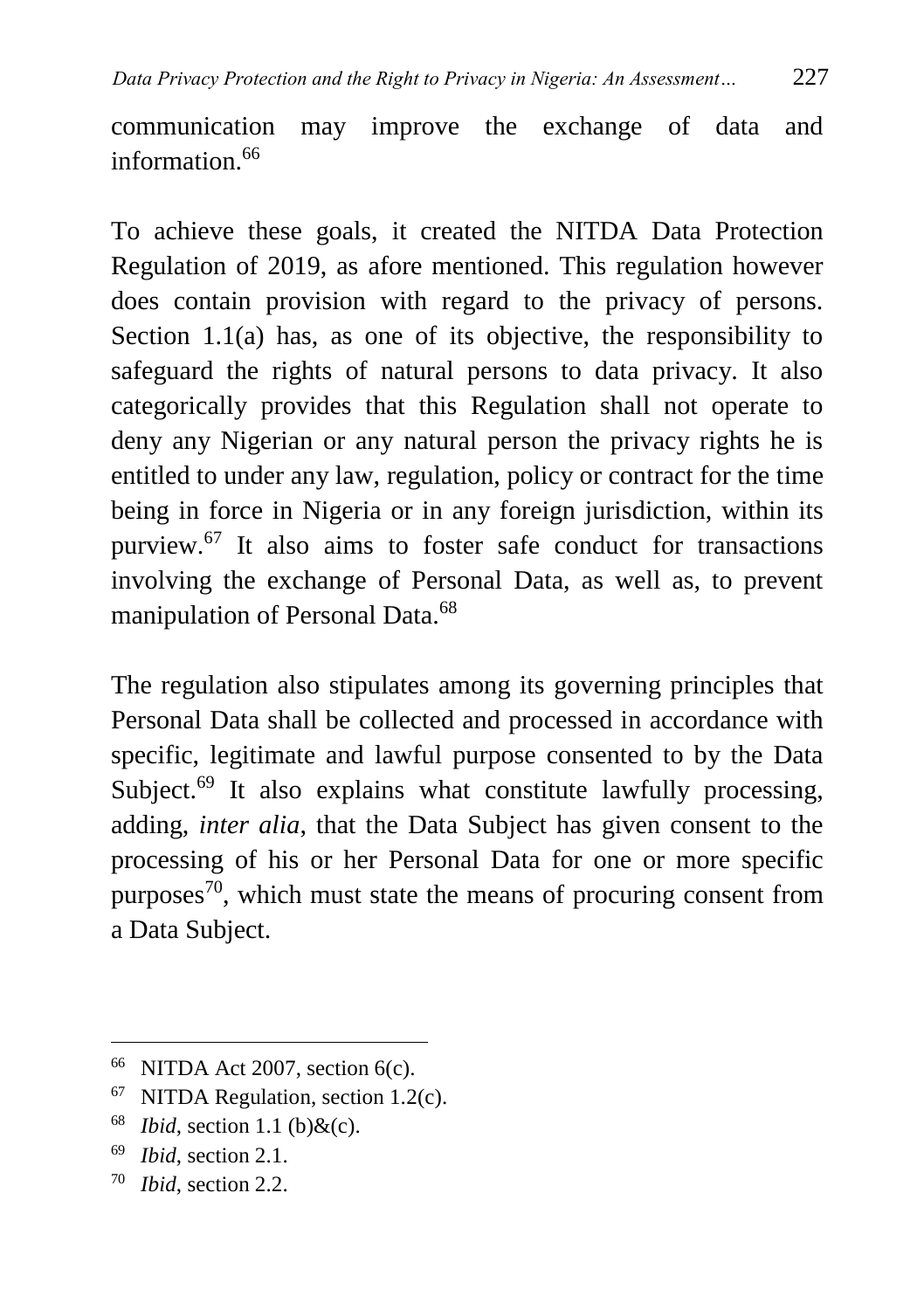From the above, it is clear that the NITDA, through its regulation, is extremely particular on the subject of the prevention of and protection from the infringement on the right of data privacy. The regulation has provided for measures to protect the data of both natural persons and otherwise. In order to stress this point, the regulation provides for the advancement of right to privacy by stating that:

> Notwithstanding anything to the contrary in this Regulation, the privacy right of a Data Subject shall be interpreted for the purpose of advancing and never for the purpose of restricting the safeguards Data Subject is entitled to under any data protection instrument made in furtherance of fundamental rights and the Nigerian laws.<sup>71</sup>

## **10. Conclusion**

It has been stated that the NITDA Act of 2007 is an agencyestablishing Act that bestows the power to create regulations as it deems fit, which led to the creation of the NITDA Data Protection Regulation of 2019. It has also been established from the point above that these statutes do not infringe on the right to privacy as provided for by section 37 of the 1999 Constitution of the Federal Republic of Nigeria. However, they do, in their own way, contribute to the protection and safeguarding of the right to privacy. These regulations are necessary to the growth and efficiency of the Nigerian information, technology and telecommunication sectors.

<sup>71</sup> *Ibid*, section 2.9.